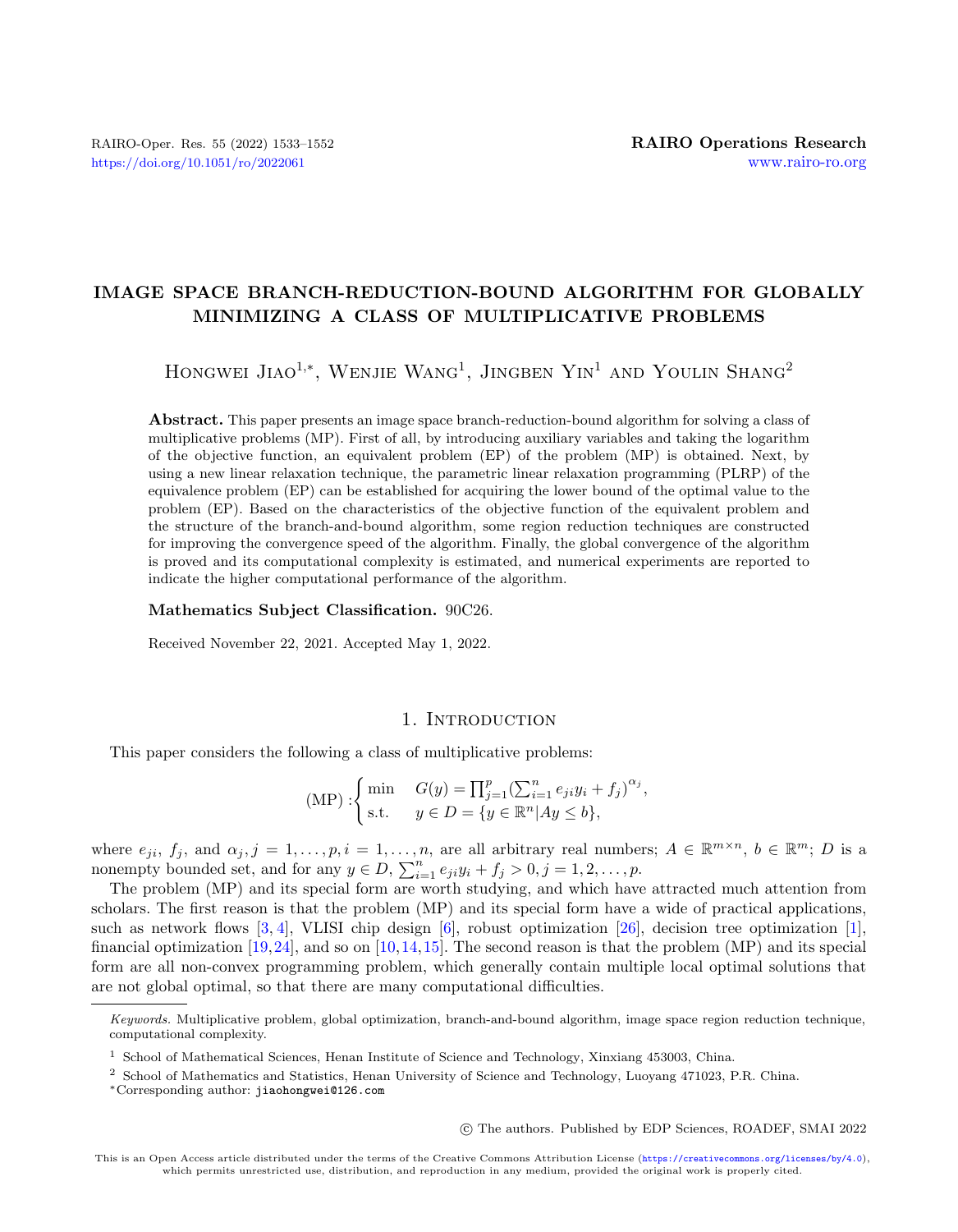### $1534$  H. JIAO ET AL.

In the past several decades, some algorithms have been proposed for solving such problems, which can be classified into the following categories: branch-and-bound algorithms [\[7,](#page-18-6) [9,](#page-18-7) [12,](#page-18-8) [23,](#page-18-9) [25,](#page-18-10) [29,](#page-18-11) [35–](#page-18-12)[38\]](#page-18-13), level set algorithm [\[22\]](#page-18-14), outer-approximation [\[21\]](#page-18-15), cutting-plane method [\[2\]](#page-17-4), finite algorithms [\[20,](#page-18-16)[27\]](#page-18-17), etc. In recent years, Shen et al. [\[30\]](#page-18-18) proposed an outer space branch-and-bound algorithm for linear multiplicative programming problem by combining the linear relaxation method with the rectangular branching technique and the outer space region reduction technique; by using the decomposability of the problem, Shen and Huang [\[28\]](#page-18-19) proposed a decomposition branch-and-bound algorithm for linear multiplicative problem; Jiao et al. [\[13\]](#page-18-20) presented an efficient outer space branch-and-bound algorithm for generalized linear multiplicative programming problem based on the outer space search and the branch-and-bound framework; Zhang et al. [\[39\]](#page-18-21) presented a new relaxation bounding method based on the search of the output space; based on the characteristics of the initial problem, Shen et al. [\[31\]](#page-18-22) proposed a branch-and-bound algorithm for globally solving the linear multiplicative problem. Zhang et al. [\[40\]](#page-19-0) proposed an efficient polynomial time algorithm for a class of generalized linear multiplicative programs with positive exponents by utilizing a new two-stage acceleration technique; Jiao and Shang [\[11\]](#page-18-23) gave a two-Level linear relaxation method for generalized linear fractional programming problem, which includes linear multiplicative problem; by using new affine relaxed technique, Jiao *et al.* [\[16\]](#page-18-24) formulated a novel branch-and-bound algorithm for solving generalized polynomial problem. However, although many scholars have proposed some algorithms, these algorithms either can only solve a certain special form of the problem (MP), or it is difficult to solve the problem (MP) with large-size variables. Therefore, it is still very necessary to propose a new effective algorithm for globally solving the general form of the problem (MP).

In this paper, an image space branch-reduction-bound algorithm is proposed for globally solving the problem (MP). In the algorithm, first of all, by introducing new auxiliary variables and taking the logarithm of the objective function, an equivalent problem (EP) of the problem (MP) is constructed. Next, by using the firstorder differential median theorem, we present a new linear relaxation technique, which can be used to construct the parametric linear relaxation programming problem of the problem (EP). By subsequently refining the initial image space rectangle, and by solving a series of parametric linear relaxation programming problems, the optimal solution of the parametric linear relaxation programming problem (PLRP) can infinitely approximate the optimal solution of the problem (EP). Finally, the numerical results show that the proposed algorithm can effectively find the globally optimal solutions of all test instances with the given tolerance  $\epsilon$ .

Compared with the known methods, the main advantages of the proposed algorithm are given as follows. Firstly, the branching search takes place in the image space  $\mathbb{R}^p$  of the affine function  $\sum_{i=1}^n e_{ji}y_i + f_j$ , rather than in the variable dimension space  $\mathbb{R}^n$ , since *n* usually far exceeds p, which mitigates the required computational efforts. Secondly, some image region reduction techniques are proposed based on the characteristics of the objective function of the equivalent problem (EP) and the structure of the branch-and-bound algorithm, which provide a possibility to compress the investigated region, so that we can improve the computational efficiency of the algorithm. Thirdly, by analysing the computational complexity of the algorithm, we estimate the maximum iterations of the proposed algorithm for the first time. Finally, numerical comparison demonstrates the superiority of the algorithm.

The paper is organized as follows. In Section [2,](#page-1-0) the equivalence problem (EP) of the problem (MP) and its parametric linear relaxation programming problem (PLRP) are established. In Section [3,](#page-4-0) some image region reduction techniques are presented for improving the convergence speed of the algorithm. In Section [4,](#page-6-0) we propose an image space branch-reduction-bound algorithm, the global convergence of the algorithm is proved, and the complexity of the algorithm is analyzed. Numerical comparisons of some test examples in recent literatures are reported in Section [5.](#page-10-0) Finally, some conclusions are presented in Section [6.](#page-15-0)

## <span id="page-1-0"></span>2. Equivalent problem and its parametric linear relaxation programming

In order to globally solve the problem (MP), we first convert the problem (MP) into an equivalent problem (EP). Without losing generality, for each  $j = 1, 2, ..., p$ , let  $l_j^0 = \min_{y \in D} \sum_{i=1}^n e_{ji}y_i + f_j$  and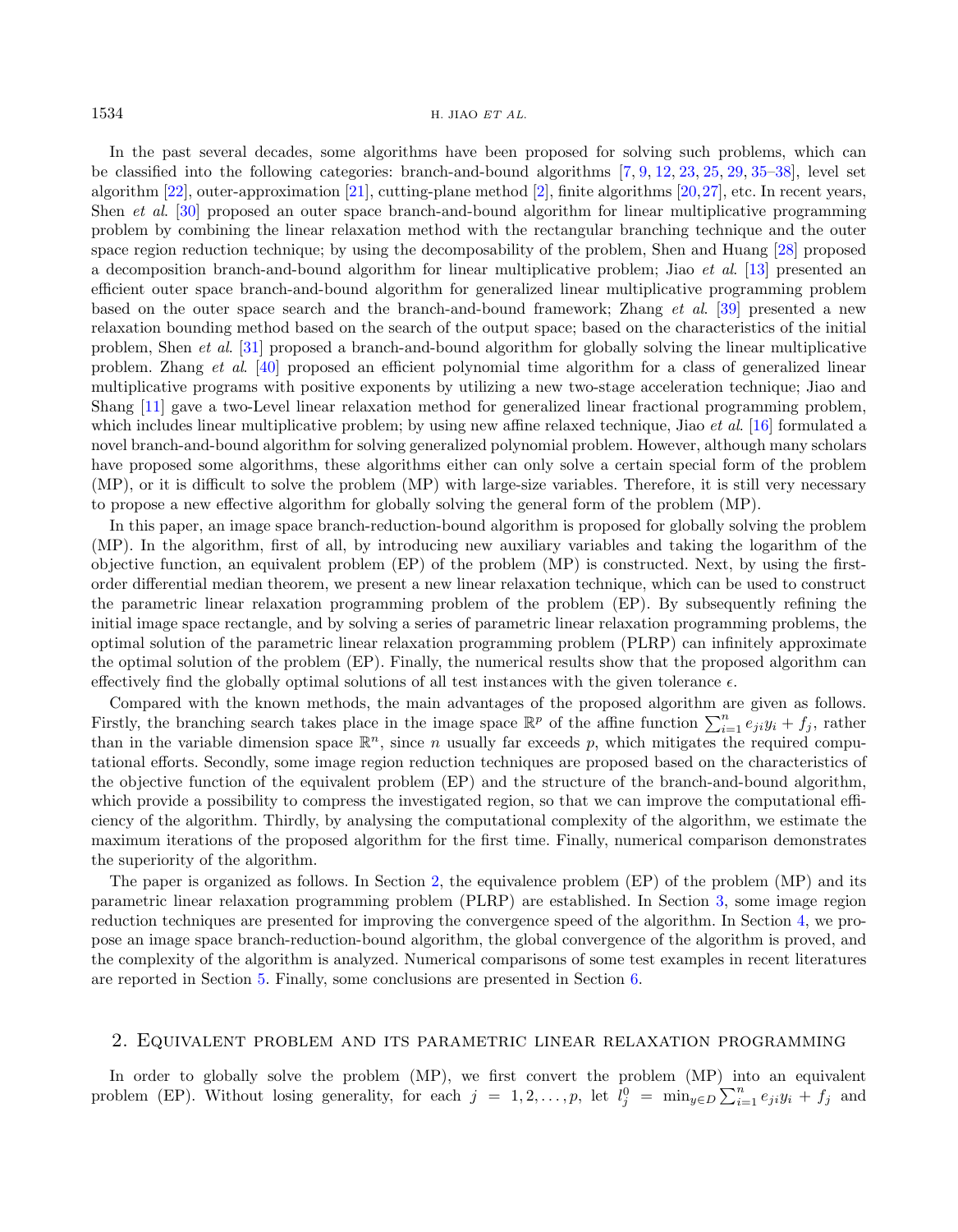$u_j^0 = \max_{y \in D} \sum_{i=1}^n e_{ji} y_i + f_j$ . Since  $\sum_{i=1}^n e_{ji} y_i + f_j$  is an affine function, we can get the values of  $l_j^0$  and  $u_j^0$  by solving the corresponding linear programming problems.

Let  $\Lambda^0 = \{z \in \mathbb{R}^p | l_j^0 \leq z_j \leq u_j^0, j = 1, 2, ..., p\}$ , by taking the logarithm of the objective function of the problem (MP) and introducing new variables  $z_j = \sum_{i=1}^n e_{ji}y_i + f_j$ ,  $j = 1, 2, ..., p$ , we can convert the problem (MP) into the equivalent problem (EP) as follows:

$$
\text{(EP)}: \begin{cases} \min & \phi(z) = \sum_{j=1}^{p} \alpha_j \ln z_j, \\ \text{s.t.} & z_j = \sum_{i=1}^{n} e_{ji} y_i + f_j, \quad j = 1, 2, \dots, p, \\ & y \in D, z \in \Lambda^0. \end{cases}
$$

It is obvious that, if  $(y^*, z_1^*, z_2^*, \ldots, z_p^*)$  is a global optimal solution of the problem (EP), then  $y^*$  is a global optimal solution of the problem (MP), where  $z_j^* = \sum_{i=1}^n e_{ji}y_i^* + f_j, j = 1, 2, \ldots, p$ . On the contrary, if  $y^*$  is a global optimal solution of the problem (MP), let  $z_j^* = \sum_{i=1}^n e_{ji}y_i^* + f_j$ ,  $j = 1, 2, ..., p$ , then  $(y^*, z_1^*, z_2^*, \ldots, z_p^*)$ is a global optimal solution of the problem (EP).

In the following, for globally solving the problem (MP), we can solve its equivalent problem (EP) instead. Next, to design the branch-and-bound algorithm for solving the problem (EP), we need to construct the parametric linear relaxation programming of the problem (EP), which can provide a reliable lower bound for the global optimal value of the problem (EP).

Without losing generality, for any  $\Lambda = \{z \in \mathbb{R}^p | l_j \leq z_j \leq u_j, j = 1, 2, ..., p\} \subseteq \Lambda^0$ , for any  $z_j \in [l_j, u_j], j = 1, 2, ..., p$  $1, 2, \ldots, p$ , let  $\varphi_j(z_j) = \ln z_j$ , by the first-order differential median theorem,  $\exists \xi_j \in [l_j, u_j]$ , s.t.  $\ln z_j = \ln l_j +$  $\frac{1}{\xi_j}(z_j - l_j)$ , so that we have

$$
\ln z_j \ge \ln l_j + \frac{1}{u_j}(z_j - l_j)
$$
 and  $\ln z_j \le \ln l_j + \frac{1}{l_j}(z_j - l_j)$ .

Similarly, for any  $\Lambda = \{z \in \mathbb{R}^p | l_j \leq z_j \leq u_j, j = 1, 2, ..., p\} \subseteq \Lambda^0$ , for any  $z_j \in [l_j, u_j], j = 1, 2, ..., p$ , by the first-order differential median theorem,  $\exists \eta_j \in [l_j, u_j],$  s.t.  $\ln z_j = \ln u_j + \frac{1}{\eta_j}(z_j - u_j)$ , so that we have

$$
\ln z_j \ge \ln u_j + \frac{1}{l_j}(z_j - u_j)
$$
 and  $\ln z_j \le \ln u_j + \frac{1}{u_j}(z_j - u_j)$ .

By the above discussions, for any  $z_j \in [l_j, u_j], j = 1, 2, \ldots, p$ , we can obtain that

$$
\ln z_j \ge \max \left\{ \ln l_j + \frac{1}{u_j} (z_j - l_j), \ln u_j + \frac{1}{l_j} (z_j - u_j) \right\} = \varphi_j^l(z_j),
$$
  

$$
\ln z_j \le \min \left\{ \ln l_j + \frac{1}{l_j} (z_j - l_j), \ln u_j + \frac{1}{u_j} (z_j - u_j) \right\} = \varphi_j^u(z_j).
$$

Therefore, for any  $z \in \Lambda \subseteq \Lambda^0$ , we have

$$
\varphi_j^l(z_j) \leq \varphi_j(z_j) \leq \varphi_j^u(z_j), j = 1, 2, \ldots, p.
$$

<span id="page-2-0"></span>**Theorem 2.1.** For any  $z \in \Lambda = \{z \in \mathbb{R}^p | l_j \leq z_j \leq u_j, j = 1, 2, ..., p \}$ , let  $\Delta_j^1(z_j) = \varphi_j(z_j) - \varphi_j^1(z_j)$ ,  $\Delta_j^2(z_j) = \varphi_j^u(z_j) - \varphi_j(z_j)$ , consider the functions  $\varphi_j^l(z_j)$ ,  $\varphi_j(z_j)$ , and  $\varphi_j^u(z_j)$ ,  $j = 1, 2, ..., p$ , then we have

$$
\lim_{\|u - l\| \to 0} \max_{z \in \Lambda} \Delta_j^1(z_j) = \lim_{\|u - l\| \to 0} \max_{z \in \Lambda} \Delta_j^2(z_j) = 0.
$$

*Proof.* For any  $z_j \in [l_j, u_j], j = 1, 2, \ldots, p$ , by the first-order differential median theorem, we know that  $\exists \xi_j \in$  $[l_j, u_j],$  s.t.  $\ln z_j - \ln l_j = \frac{1}{\xi_j}(z_j - l_j)$  and  $\exists \eta_j \in [l_j, u_j],$  s.t.  $\ln z_j - \ln u_j = \frac{1}{\eta_j}(z_j - u_j)$ . Thus, we can obtain that

$$
\Delta_j^1(z_j) = \varphi_j(z_j) - \varphi_j^l(z_j)
$$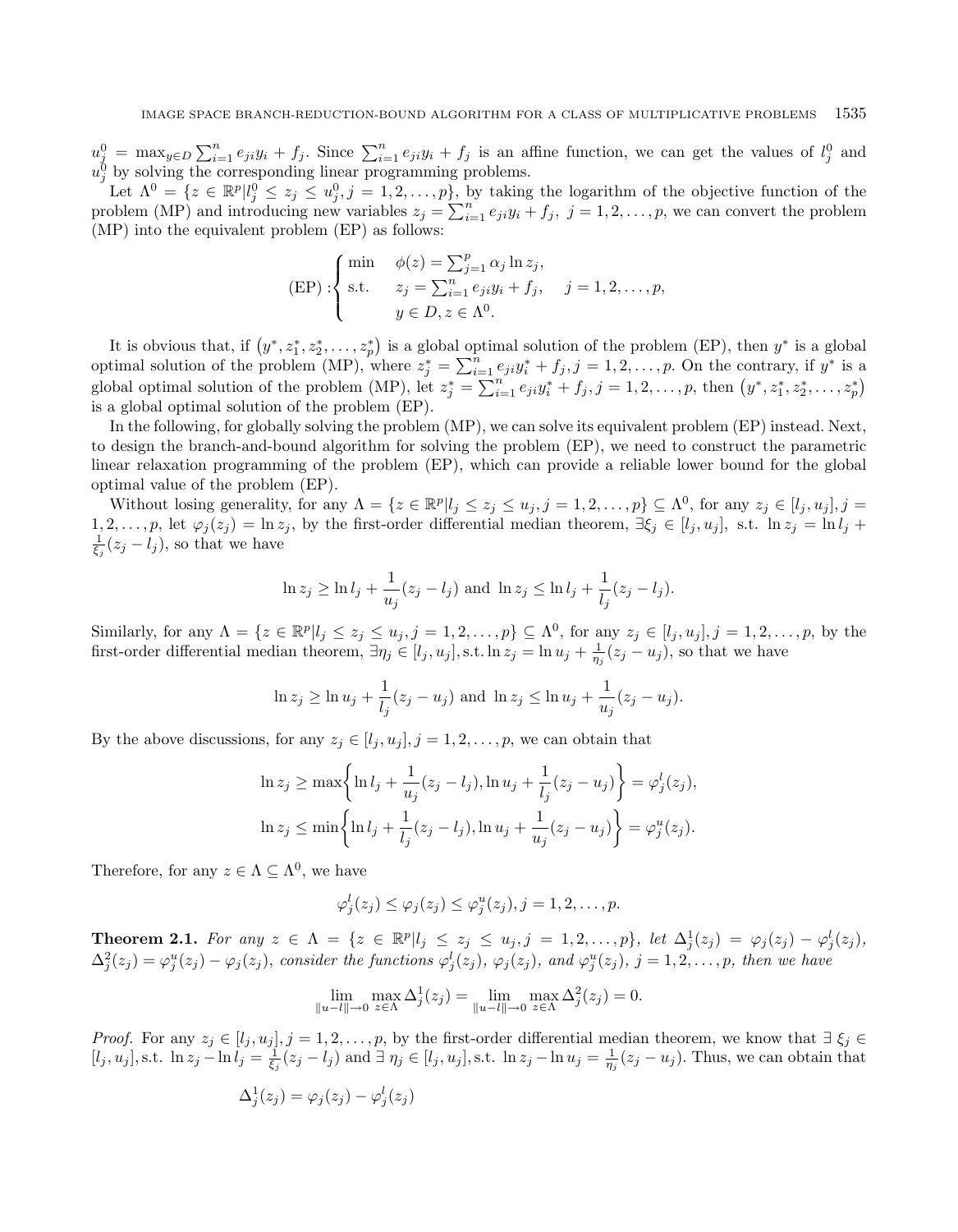$1536$  H. JIAO ET AL.

$$
= \ln z_j - \max \left\{ \ln l_j + \frac{1}{u_j} (z_j - l_j), \ln u_j + \frac{1}{l_j} (z_j - u_j) \right\}
$$
  
\n
$$
= \min \left\{ \ln z_j - \ln l_j - \frac{1}{u_j} (z_j - l_j), \ln z_j - \ln u_j - \frac{1}{l_j} (z_j - u_j) \right\}
$$
  
\n
$$
= \min \left\{ \frac{1}{\xi_j} (z_j - l_j) - \frac{1}{u_j} (z_j - l_j), \frac{1}{\eta_j} (z_j - u_j) - \frac{1}{l_j} (z_j - u_j) \right\}
$$
  
\n
$$
= \min \left\{ \left( \frac{1}{\xi_j} - \frac{1}{u_j} \right) (z_j - l_j), \left( \frac{1}{\eta_j} - \frac{1}{l_j} \right) (z_j - u_j) \right\}
$$
  
\n
$$
= \min \left\{ \frac{1}{\xi_j u_j} (u_j - \xi_j) (z_j - l_j), \frac{1}{\eta_j l_j} (\eta_j - l_j) (u_j - z_j) \right\}
$$
  
\n
$$
\le \min \left\{ \frac{1}{l_j u_j} (u_j - l_j) (u_j - l_j), \frac{1}{(l_j)^2} (u_j - l_j) (u_j - l_j) \right\}
$$
  
\n
$$
= \frac{1}{l_j u_j} (u_j - l_j)^2,
$$

since  $\Delta_j^1(z_j) \to 0$  as  $u_j - l_j \to 0$ , we can obtain that  $\lim_{\|u - l\| \to 0} \max_{z \in \Lambda} \Delta_j^1(z_j) = 0$ . Similarly, we can get that

$$
\Delta_j^2(z_j) = \varphi_j^u(z_j) - \varphi_j(z_j)
$$
  
=  $\min \left\{ \ln l_j + \frac{1}{l_j}(z_j - l_j), \ln u_j + \frac{1}{u_j}(z_j - u_j) \right\} - \ln z_j$   
=  $\min \left\{ \ln l_j - \ln z_j + \frac{1}{l_j}(z_j - l_j), \ln u_j - \ln z_j + \frac{1}{u_j}(z_j - u_j) \right\}$   
=  $\min \left\{ -\frac{1}{\xi_j}(z_j - l_j) + \frac{1}{l_j}(z_j - l_j), -\frac{1}{\eta_j}(z_j - u_j) + \frac{1}{u_j}(z_j - u_j) \right\}$   
=  $\min \left\{ \left( \frac{1}{l_j} - \frac{1}{\xi_j} \right) (z_j - l_j), \left( \frac{1}{u_j} - \frac{1}{\eta_j} \right) (z_j - u_j) \right\}$   
=  $\min \left\{ \frac{1}{\xi_j l_j} (\xi_j - l_j) (z_j - l_j), \frac{1}{u_j \eta_j} (u_j - \eta_j) (u_j - z_j) \right\}$   
 $\le \min \left\{ \frac{1}{(l_j)^2} (u_j - l_j) (u_j - l_j), \frac{1}{l_j u_j} (u_j - l_j) (u_j - l_j) \right\}$   
=  $\frac{1}{l_j u_j} (u_j - l_j)^2$ ,

since  $\Delta_j^2(z_j) \to 0$  as  $u_j - l_j \to 0$ , we can get that  $\lim_{\|u - l\| \to 0} \max_{z \in \Lambda} \Delta_j^2(z_j) = 0$ .

Taken together above, we can obtain  $\lim_{\|u-1\| \to 0} \max_{z \in \Lambda} \Delta_j^1(z_j) = \lim_{\|u-1\| \to 0} \max_{z \in \Lambda} \Delta_j^2(z_j) = 0$ , and the  $\Box$  proof is complete.

Next, let  $\psi(z)$  denote the underestimating function of the function  $\phi(z)$ , by Theorem [2.1,](#page-2-0) we have

$$
\phi(z) = \sum_{j=1}^p \alpha_j \ln z_j \ge \sum_{j=1, \alpha_j > 0}^p \alpha_j \varphi_j^l(z_j) + \sum_{j=1, \alpha_j < 0}^p \alpha_j \varphi_j^u(z_j) = \psi(z).
$$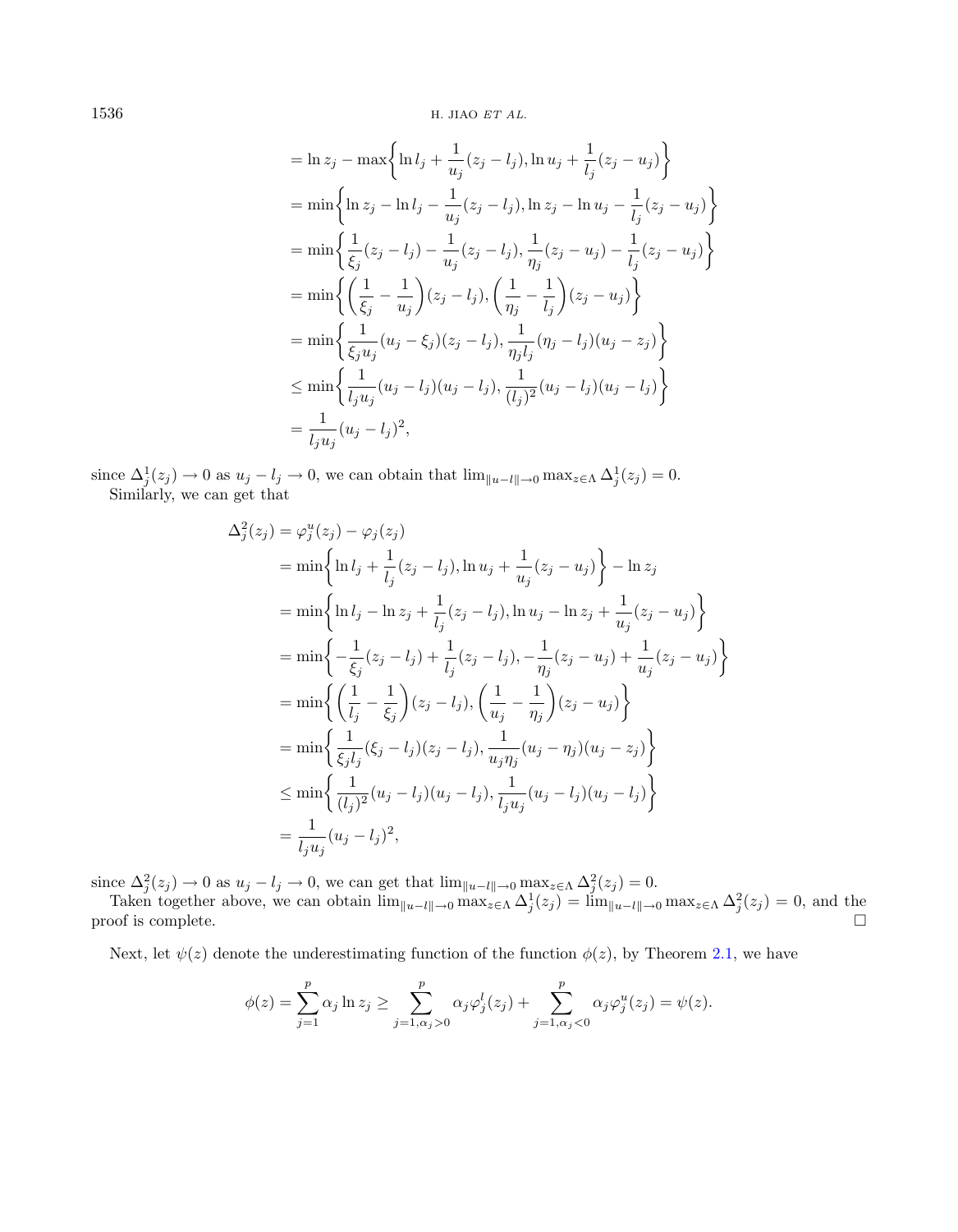Therefore, by the above discussions, and introduce parameters  $s_j, j = 1, 2, \ldots, p$ , we can construct the parametric linear relaxation programming problem (PLRP) of the problem (EP) as follows:

$$
\begin{cases}\n\min \quad \psi(z) = \sum_{j=1, \alpha_j > 0}^p \alpha_j s_j + \sum_{j=1, \alpha_j < 0}^p \alpha_j s_j, \\
\text{s.t.} \quad \ln l_j + \frac{1}{u_j} (z_j - l_j) \le s_j, & \text{if } \alpha_j > 0, j = 1, 2, \dots, p, \\
\ln u_j + \frac{1}{l_j} (z_j - u_j) \le s_j, & \text{if } \alpha_j > 0, j = 1, 2, \dots, p, \\
\ln l_j + \frac{1}{l_j} (z_j - l_j) \ge s_j, & \text{if } \alpha_j < 0, j = 1, 2, \dots, p, \\
\ln u_j + \frac{1}{u_j} (z_j - u_j) \ge s_j, & \text{if } \alpha_j < 0, j = 1, 2, \dots, p, \\
z_j = \sum_{i=1}^n e_{ji} y_i + f_j, & j = 1, 2, \dots, p, \\
y \in D, z \in \Lambda.\n\end{cases}
$$

It is obvious that the optimal value of the parametric linear relaxation programming problem (PLRP) is less than or equal to the optimal value of the problem (EP).

## 3. Image space region reduction techniques

<span id="page-4-0"></span>In order to improve the convergence speed of the algorithm, we propose some image space region reduction techniques, which provide a possibility to reduce the current rectangle to a smaller rectangle or delete the rectangle without losing the global optimal solution of the problem (EP). Thus, without losing generality, we assume that  $\overline{UB}$  is a best currently known upper bound of the global optimal value of the problem (EP), for any  $z \in \Lambda = \{ z \in \mathbb{R}^p : l_j \leq z_j \leq u_j, j = 1, 2, \ldots, p \} \subseteq \Lambda^0$ , we let

$$
\widehat{\theta} = \sum_{j=1, \alpha_j > 0}^{p} \alpha_j \ln l_j + \sum_{j=1, \alpha_j < 0}^{p} \alpha_j \ln u_j.
$$

<span id="page-4-1"></span>The specific region reduction process is given by the following theorem.

**Theorem 3.1.** For any  $z \in \Lambda = \{z \in \mathbb{R}^p : l_j \leq z_j \leq u_j, j = 1, 2, ..., p\} \subseteq \Lambda^0$ , the following conclusions hold: if  $\hat{\theta} > \overline{UB}$ , then there exists no globally optimal solution of the problem (EP) over  $\Lambda$ ; otherwise, we have the  $\text{following two cases: if } \alpha_{\tau} > 0 \text{ for some index } \tau \in \{1, 2, ..., p\} \text{ and } l_{\tau} \leq \exp\left(\frac{\overline{UB} - \hat{\theta} + \alpha_{\tau} \ln l_{\tau}}{\alpha_{\tau}}\right) \leq u_{\tau}, \text{ then there}$ exists no globally optimal solution of the problem (EP) over  $\hat{\Lambda}^1$ ; if  $\alpha_{\tau} < 0$  for some index  $\tau \in \{1, 2, ..., p\}$  $and l_{\tau} \leq \exp\left(\frac{\overline{UB} - \hat{\theta} + \alpha_{\tau} \ln u_{\tau}}{\alpha_{\tau}}\right) \leq u_{\tau}$ , then there exists no globally optimal solution of the problem (EP) over  $\widehat{\Lambda}^2$ , where

$$
\widehat{\Lambda}^{1} = \begin{cases} l_{j} \leq z_{j} \leq u_{j}, & j = 1, 2, ..., p, j \neq \tau, \\ \exp\left(\frac{\overline{\text{UB}} - \widehat{\theta} + \alpha_{\tau} \ln l_{\tau}}{\alpha_{\tau}}\right) < z_{\tau} \leq u_{\tau}, & j = \tau, \end{cases}
$$

and

$$
\widehat{\Lambda}^2 = \begin{cases} l_j \leq z_j \leq u_j, & j = 1, 2, \dots, p, j \neq \tau, \\ l_\tau \leq z_\tau < \exp\left(\frac{\overline{\text{UB}} - \widehat{\theta} + \alpha_\tau \ln u_\tau}{\alpha_\tau}\right), & j = \tau. \end{cases}
$$

*Proof.* If  $\hat{\theta} > \overline{UB}$ , then we have that

$$
\min_{z \in \Lambda} \phi(z) = \min_{z \in \Lambda} \sum_{j=1}^p \alpha_j \ln z_j = \sum_{j=1, \alpha_j > 0}^p \alpha_j \ln l_j + \sum_{j=1, \alpha_j < 0}^p \alpha_j \ln u_j = \widehat{\theta} > \overline{UB}.
$$

Therefore, there exists no globally optimal solution of the problem (EP) over  $\Lambda$ .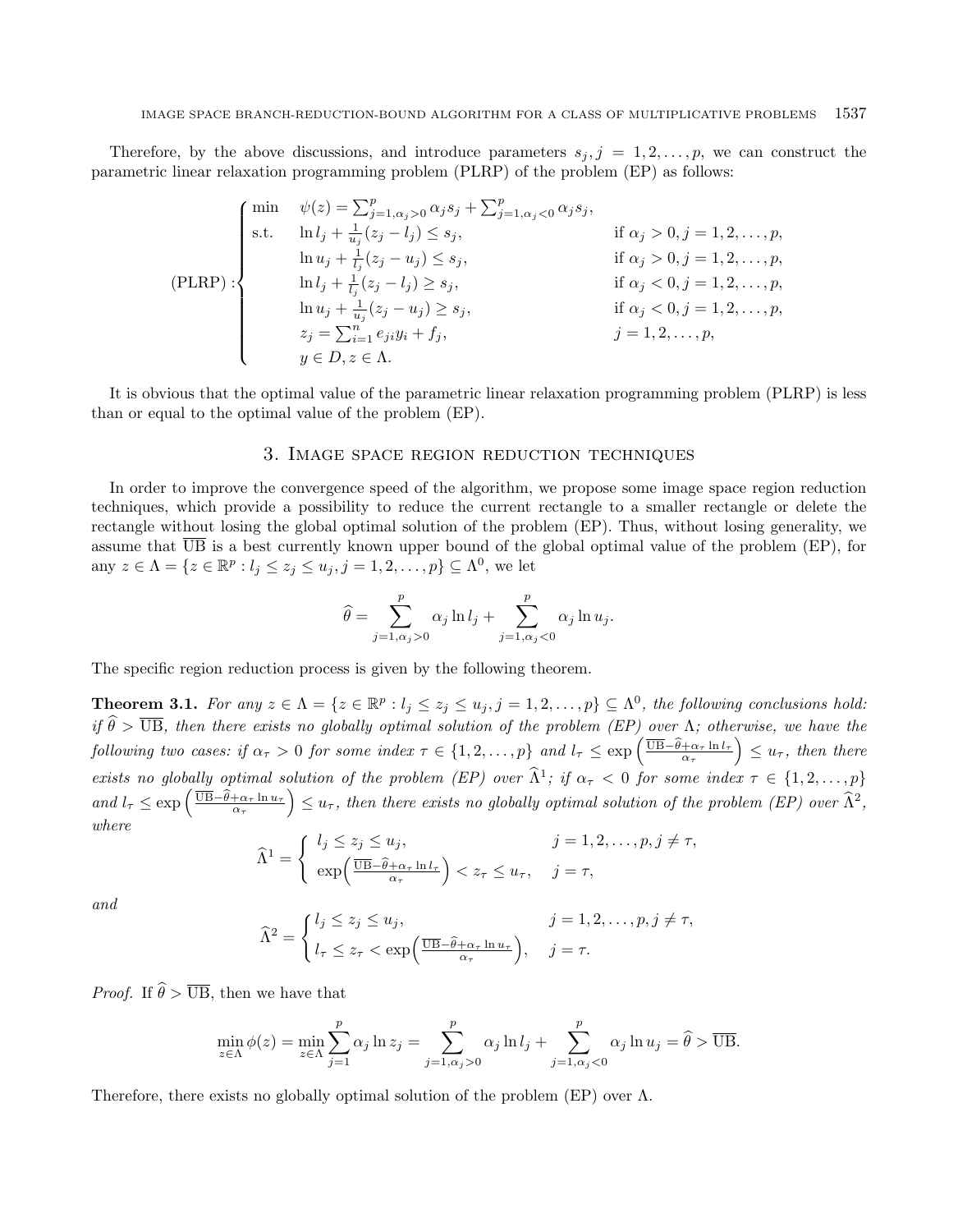If  $\widehat{\theta} \leq \overline{UB}$ , for any  $z \in \widehat{\Lambda}^1$ , consider the  $\tau_{th}$  component  $z_{\tau}$  of  $z$ , we have  $\exp\left(\frac{\overline{UB} - \widehat{\theta} + \alpha_{\tau} \ln l_{\tau}}{\alpha_{\tau}}\right) < z_{\tau} \leq u_{\tau}$ , Thus, we can obtain

$$
z_{\tau} > \exp\left(\frac{\overline{\text{UB}} - \hat{\theta} + \alpha_{\tau} \ln l_{\tau}}{\alpha_{\tau}}\right),\,
$$

since  $\alpha_{\tau} > 0$ , and taking the logarithm of both sides of the above formula, we can follow that

$$
\alpha_{\tau} \ln z_{\tau} > \overline{\text{UB}} - \widehat{\theta} + \alpha_{\tau} \ln l_{\tau}.
$$

Also because

$$
\widehat{\theta} = \sum_{j=1, \alpha_j > 0}^{p} \alpha_j \ln l_j + \sum_{j=1, \alpha_j < 0}^{p} \alpha_j \ln u_j,
$$

we can follow that

$$
\min_{z \in \widehat{\Lambda}^1} \phi(z) = \min_{z \in \widehat{\Lambda}^1} \left( \sum_{j=1}^p \alpha_j \ln z_j \right) > \sum_{j=1, j \neq \tau, \alpha_j > 0}^p \alpha_j \ln l_j + \sum_{j=1, j \neq \tau, \alpha_j < 0}^p \alpha_j \ln u_j + \alpha_\tau \ln \left( \exp \left( \frac{\overline{UB} - \widehat{\theta} + \alpha_\tau \ln l_\tau}{\alpha_\tau} \right) \right)
$$
\n
$$
= \widehat{\theta} - \alpha_\tau \ln l_\tau + \overline{UB} - \widehat{\theta} + \alpha_\tau \ln l_\tau
$$
\n
$$
= \overline{UB}.
$$

Thus, there exists no globally optimal solution of the problem (EP) over  $\widehat{\Lambda}^1$ .

For any  $z \in \hat{\Lambda}^2$ , consider the  $\tau_{th}$  component  $z_{\tau}$  of z, we have  $l_{\tau} \leq z_{\tau} < \exp\left(\frac{\overline{UB} - \hat{\theta}^{\tau} + \alpha_{\tau} \ln u_{\tau}}{\alpha_{\tau}}\right)$ , Thus, we can obtain

$$
z_{\tau} < \exp\left(\frac{\overline{\text{UB}} - \widehat{\theta} + \alpha_{\tau} \ln u_{\tau}}{\alpha_{\tau}}\right),\,
$$

since  $\alpha_{\tau}$  < 0, and taking the logarithm of both sides of the above formula, we can follow that

$$
\alpha_{\tau} \ln z_{\tau} > \overline{\text{UB}} - \theta + \alpha_{\tau} \ln u_{\tau}.
$$

Also because

$$
\widehat{\theta} = \sum_{j=1, \alpha_j > 0}^{p} \alpha_j \ln l_j + \sum_{j=1, \alpha_j < 0}^{p} \alpha_j \ln u_j,
$$

Thus, we can follow that

$$
\min_{z \in \widehat{\Lambda}^2} \phi(z) = \min_{z \in \widehat{\Lambda}^2} \left( \sum_{j=1}^p \alpha_j \ln z_j \right) > \sum_{j=1, j \neq \tau, \alpha_j > 0}^p \alpha_j \ln l_j + \sum_{j=1, j \neq \tau, \alpha_j < 0}^p \alpha_j \ln u_j + \alpha_\tau \ln \left( \exp \left( \frac{\overline{UB} - \widehat{\theta} + \alpha_\tau \ln u_\tau}{\alpha_\tau} \right) \right)
$$
\n
$$
= \widehat{\theta} - \alpha_\tau \ln u_\tau + \overline{UB} - \widehat{\theta} + \alpha_\tau \ln u_\tau
$$
\n
$$
= \overline{UB}.
$$

Thus, there exists no globally optimal solution of the problem (EP) over  $\hat{\Lambda}^2$ , and the proof is complete.  $\Box$ 

According to Theorem [3.1,](#page-4-1) we can construct some image space region reduction techniques, which can provide the possibility for deleting the whole investigated rectangle  $\Lambda$  or part of it, in which there is no globally optimal solution of the problem (EP).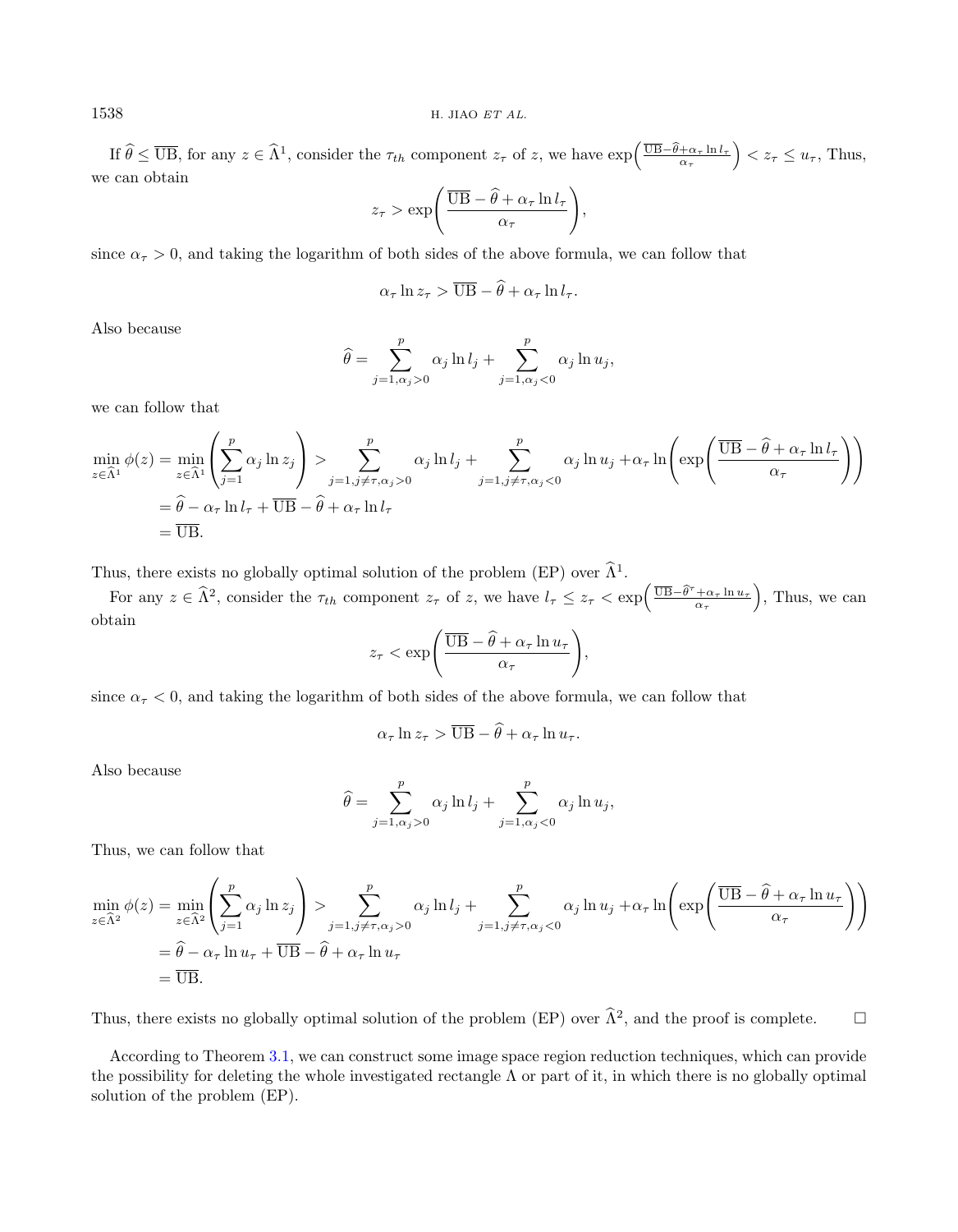## 4. Algorithm and its computational complexity

<span id="page-6-0"></span>In this section, we firstly present a fundamental branching rule. Next, we propose an image space branchreduction-bound algorithm for solving the problem (EP) based on the former parametric linear relaxation programming problem. Furthermore, the global convergence of the algorithm is proved, and the computational complexity of the algorithm is analysed.

## 4.1. Branching rule

Consider the rectangle  $\Lambda = \{z \in \mathbb{R}^p | l_j \leq z_j \leq u_j, j = 1, 2, ..., p\} \subseteq \Lambda^0$ , the proposed branching rule is given as follows:

(i) let  $q = \arg \max \{ u_i - l_i | j = 1, 2, ..., p \};$ (ii) let  $\Lambda^{1} = \left\{ z \in \mathbb{R}^{p} | l_{j} \leq z_{j} \leq u_{j}, j \neq q, j = 1, 2, \ldots, p; \; l_{j} \leq z_{j} \leq \frac{l_{j} + u_{j}}{2} \right\}$  $\left\{\frac{+u_j}{2}, j=q\right\}$ and  $\Lambda^2 = \left\{ z \in \mathbb{R}^p | l_j \leq z_j \leq u_j, j \neq q, j = 1, 2, \ldots, p; \right. \frac{l_j + u_j}{2}$  $\frac{+u_j}{2} \leq z_j \leq u_j, j = q$ .

By the branching rule, the rectangle  $\Lambda$  can be subdivided into two new sub-rectangles  $\Lambda^1$  and  $\Lambda^2$ .

## 4.2. Algorithm statement

Let LB( $\Lambda$ ) and  $(y(\Lambda), z(\Lambda))$  be the optimal value and the optimal solution of the (PLRP) over the subrectangle Λ, respectively. Next, the basic steps of the proposed algorithm can be summarized as follows.

**Step 1.** Initialize the set all active nodes  $\Omega_0 = {\Lambda^0}$ , the upper bound UB =  $+\infty$ , the set of feasible points  $F = \emptyset$ , the termination tolerance  $\epsilon > 0$ , and the iteration counter  $k = 0$ .

Solve the problem (PLRP) for  $\Lambda = \Lambda^0$ . Let  $LB_0 = LB(\Lambda^0)$ ,  $(y^0, z^0) = (y(\Lambda^0), z(\Lambda^0))$ ,  $UB = \phi(z^0)$ , and  $F = F \cup \{(y^0, z^0)\}.$ 

If  $UB - LB_0 \leq \epsilon$ , then the algorithm stops:  $(y^0, z^0)$  is a global  $\epsilon$ -optimal solution of the problem (EP). Otherwise, proceed with Step 2.

- **Step 2.** Use the proposed branching rule to subdivide  $\Lambda^k$  into two new sub-rectangles, and denote the set of new partitioning sub-rectangles as  $\overline{\Lambda}^k$ . For each  $\Lambda \in \overline{\Lambda}^k$ , use the proposed image space region reduction techniques to reduce the sub-rectangle  $\Lambda$ , and still denote the remaining sub-rectangles and their set as  $\Lambda$ and  $\overline{\Lambda}^k$ , respectively.
- Step 3. If  $\overline{\Lambda}^k \neq \emptyset$ , for each  $\Lambda \in \overline{\Lambda}^k$ , solve the following improved parametric linear relaxation programming problem:

$$
\begin{cases}\n\min \quad & \psi(z) = \sum_{j=1, \alpha_j > 0}^p \alpha_j s_j + \sum_{j=1, \alpha_j < 0}^p \alpha_j s_j, \\
\text{s.t.} \quad & \ln l_j + \frac{1}{u_j}(z_j - l_j) \le s_j, \\
& \ln u_j + \frac{1}{l_j}(z_j - u_j) \le s_j, \\
& \ln l_j + \frac{1}{l_j}(z_j - l_j) \ge s_j, \\
& \ln l_j + \frac{1}{l_j}(z_j - l_j) \ge s_j, \\
& \ln u_j + \frac{1}{u_j}(z_j - u_j) \ge s_j, \\
& \ln u_j + \frac{1}{u_j}(z_j - u_j) \ge s_j, \\
& \ln u_j + \frac{1}{u_j}(z_j - u_j) \ge s_j, \\
& \ln u_j + \frac{1}{u_j}(z_j - u_j) \ge s_j, \\
& \ln u_j + \frac{1}{u_j}(z_j - u_j) \ge s_j, \\
& \ln u_j + \frac{1}{u_j}(z_j - u_j) \ge s_j, \\
& \ln u_j + \frac{1}{u_j}(z_j - u_j) \ge s_j, \\
& \ln u_j + \frac{1}{u_j}(z_j - u_j) \ge s_j, \\
& \ln u_j + \frac{1}{u_j}(z_j - u_j) \ge s_j, \\
& \ln u_j + \frac{1}{u_j}(z_j - u_j) \ge s_j, \\
& \ln u_j + \frac{1}{u_j}(z_j - u_j) \ge s_j, \\
& \ln u_j + \frac{1}{u_j}(z_j - u_j) \ge s_j, \\
& \ln u_j + \frac{1}{u_j}(z_j - u_j) \ge s_j, \\
& \ln u_j + \frac{1}{u_j}(z_j - u_j) \ge s_j, \\
& \ln u_j + \frac{1}{u_j}(z_j - u_j) \ge s_j, \\
& \ln u_j + \frac{1}{u_j}(z_j - u_j) \ge s_j, \\
& \ln u_j + \frac{1}{u_j}(z_j - u_j) \ge s_j, \\
& \ln u_j + \frac{1}{u_j}(z_j - u_j) \ge s_j, \\
& \ln u_j + \frac{1}{u_j}(z_j - u_j) \ge s_j, \\
& \ln u_j + \frac{1}{u_j}(z_j - u_j) \ge s_j, \\
& \ln u_j + \frac{1}{u_j}(z_j - u_j) \ge s_j, \\
& \ln u_j + \frac{1}{u_j}(z_j
$$

we can obtain  $LB(\Lambda)$  and  $(\gamma(\Lambda), z(\Lambda))$ .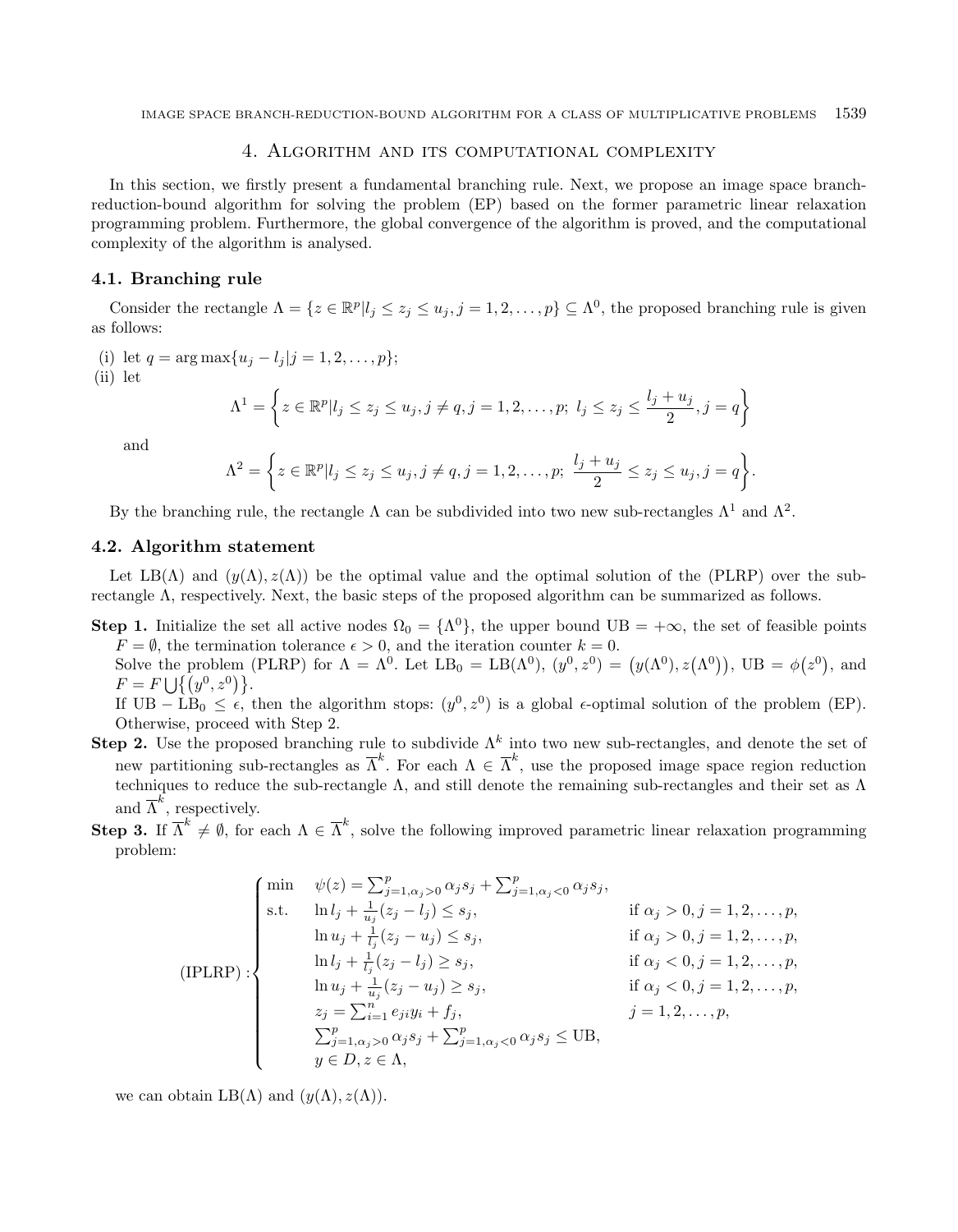## $1540$  H. JIAO ET AL.

If  $LB(\Lambda) > UB$ , set  $\overline{\Lambda}^k = \overline{\Lambda}^k \backslash \Lambda$ . Otherwise, update the upper bound UB, the feasible point set F, and the best feasible solution  $(y^k, z^k)$ .

Denote the remaining partitioning set as  $\Omega_k = (\Omega_k \setminus \Lambda) \bigcup {\overline{\Lambda}}^k$ , and denote the new lower bound as  $LB_k =$  $\inf_{\Lambda \in \Omega_k} \text{LB}(\Lambda).$ 

Step 4. Let  $\Omega_{k+1} = \Omega_k \setminus {\{\Lambda | \text{UB} - \text{LB}(\Lambda) \le \epsilon, \Lambda \in \Omega_k\}}$ . If  $\Omega_{k+1} = \emptyset$ , then the algorithm stops: UB and  $(y^k, z^k)$ are the global  $\epsilon$ -optimal value and the global  $\epsilon$ -optimal solution of the problem (EP), respectively. Otherwise, select an active node  $\Lambda^{k+1}$  such that  $\Lambda^{k+1} = \arg \min_{\Lambda \in \Omega_{k+1}} \text{LB}(\Lambda)$ , let  $k = k+1$ , and return to Step 2 of the algorithm.

Remark. In fact, the objective function of the problem (PLRP) is always less than or equal to the currently known upper bound, when we add this condition to the problem (PLRP) as a linear constraint, we can get an improved parameter linear relaxation programming problem (IPLRP).

## 4.3. Global convergence analysis

In the subsection, we will discuss the global convergence of the above algorithm.

Theorem 4.1. The presented algorithm either terminates finitely at the global optimum solution of the problem (MP) or generates an infinite sequence  $\{y^k\}$  of which any gathering point of the sequence  $\{y^k\}$  is a global optimal solution for the problem (MP).

Proof. If the presented algorithm is finite, by steps of the presented algorithm, then it terminates at some step  $k \geq 0$ . According to the termination condition of the algorithm, we have that

$$
UB - LB_k \leq \epsilon.
$$

By Steps 1 and 4 of the presented algorithm, a better feasible solution  $(y^k, z^k)$  for the problem (EP) can be found, and we have the following inequality:

$$
\phi(z^k) - \text{LB}_k \le \epsilon.
$$

Let  $v$  be the global optimal value of the problem (EP), we have that

$$
LB_k \leq v.
$$

Since  $(y^k, z^k)$  is a feasible solution for the problem (EP), we can obtain that

$$
\phi(z^k) \ge v.
$$

Taken together above, it implies that

$$
v \le \phi(z^k) \le \mathbf{LB}_k + \epsilon \le v + \epsilon.
$$

So  $(y^k, z^k)$  is a global  $\epsilon$ -optimal solution for the problem (EP) in the sense that

$$
v \le \phi(z^k) \le v + \epsilon.
$$

Hence, when the presented algorithm finitely terminates after k iterations, it follows that  $y^k$  is a global  $\epsilon$ -optimal solution for the problem (MP).

If the presented algorithm creates an infinite sequence  $\{(y^k, z^k)\}\$  of solution which is obtained by solving the problem (PLRP) over  $\Lambda^k$ , then it is obvious that  $\{(y^k, z^k)\}\$ is a sequence of feasible solution for the problem (EP) over  $\Lambda^0$ , where  $z_j^k = \sum_{i=1}^n e_{ji}y_i^k + f_j$ ,  $j = 1, 2, \ldots, p$ . Let  $(y^*, z^*)$  be a gathering point of the sequence  $\{(y^k, z^k)\}\$ , and we have

$$
\lim_{k \to \infty} (y^k, z^k) = (y^*, z^*).
$$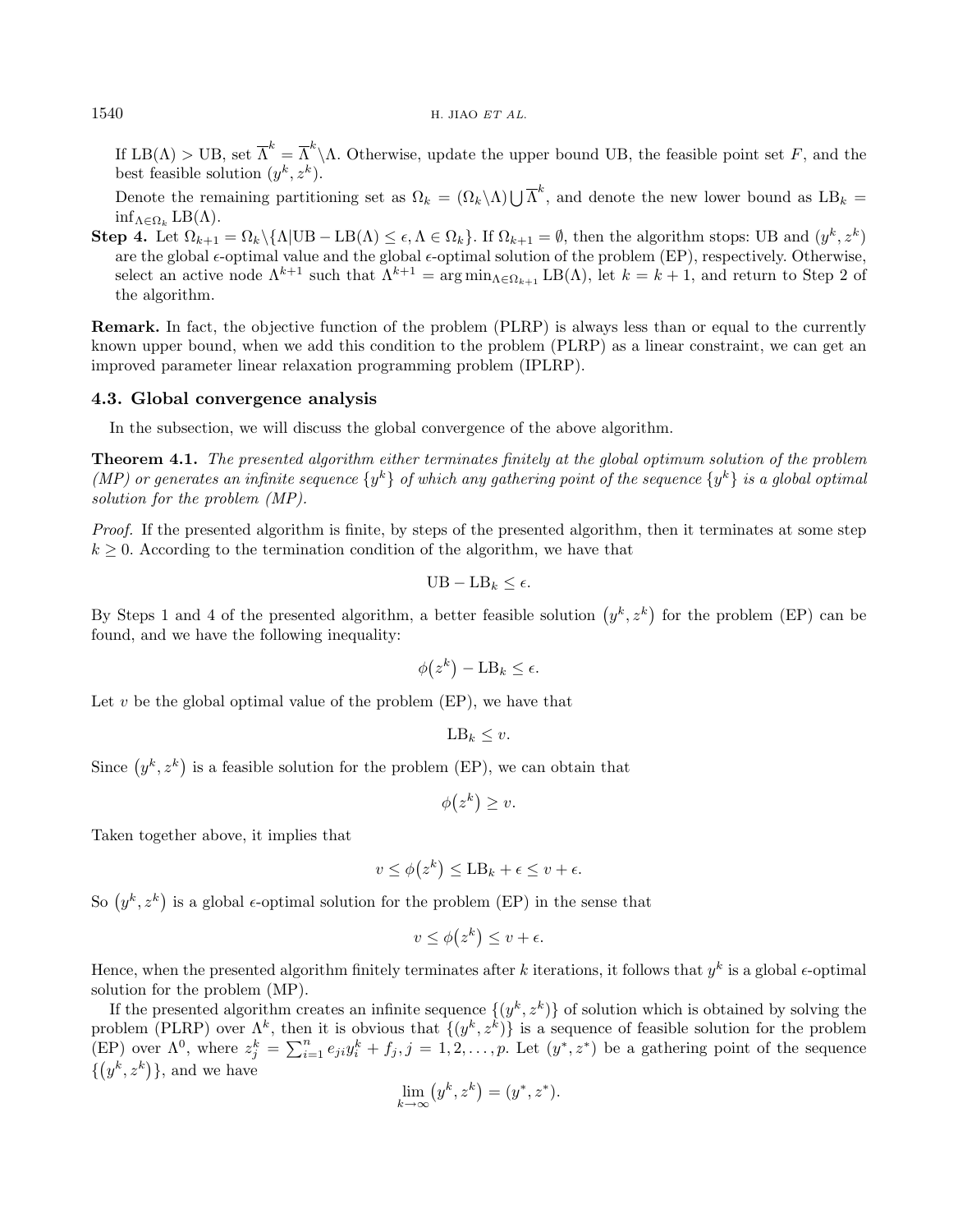So we have

$$
\lim_{k \to \infty} z_j^k = \lim_{k \to \infty} \sum_{i=1}^n e_{ji} y_i^k + f_j = \sum_{i=1}^n e_{ji} y_i^* + f_j = z_j^*, \ j = 1, 2, \dots, p.
$$

By the continuity of  $\sum_{i=1}^{n} e_{ji}y_i + f_j$ ,  $\sum_{i=1}^{n} e_{ji}y_i^k + f_j = z_j^k \in [l_j^k, u_j^k]$ ,  $j = 1, 2, ..., p$ , and the exhaustiveness of the partitioning method, we can obtain that

$$
\sum_{i=1}^{n} e_{ji} y_i^* + f_j = \lim_{k \to \infty} \sum_{i=1}^{n} e_{ji} y_i^k + f_j = \lim_{k \to \infty} z_j^k = \lim_{k \to \infty} [l_j^k, u_j^k] = \lim_{k \to \infty} \bigcap_k [l_j^k, u_j^k] = z_j^*.
$$

Thus,  $(y^*, z^*)$  is a feasible solution for the problem (EP) over  $\Lambda^0$ . Since  $\{LB(\Lambda^k)\}\$ is a real increasing sequence, we have that

$$
\lim_{k \to \infty} \text{LB}(\Lambda^k) \le \phi(z^*).
$$

From the renewal process of lower bound and Theorem [2.1,](#page-2-0) we have that

$$
\lim_{k \to \infty} \text{LB}(\Lambda^k) = \lim_{k \to \infty} \psi(z^k) \text{ and } \lim_{k \to \infty} \psi(z^k) = \lim_{k \to \infty} \phi(z^k) = \phi(z^*).
$$

Therefore, we can get that

$$
\lim_{k \to \infty} \text{LB}(\Lambda^k) = \phi(z^*).
$$

Therefore,  $(y^*, z^*)$  is a global optimum solution for the problem (EP) over  $\Lambda^0$ . At the same time, by the equivalence conclusions of the problems  $(EP)$  and  $(MP)$ , it follows that  $y^*$  is a global optimum solution for the problem (MP), and the proof of the theorem is completed.  $\square$ 

## 4.4. Computational complexity of the algorithm

In this subsection, we will analyze the computational complexity of the presented algorithm for estimating the maximum iterations of the algorithm. To this end, we define the size  $\delta(\Lambda)$  of a rectangle

$$
\Lambda = \{ z \in \mathbb{R}^p : l_j \le z_j \le u_j, \ j = 1, 2, \dots, p \}
$$

as

$$
\delta(\Lambda) := \max\{u_j - l_j | j = 1, 2, ..., p\},\
$$

and for convenience, we also define

$$
\mu = \max_{j=1,\dots,p} |\alpha_i| \text{ and } \sigma = \max_{j=1,\dots,p} \frac{1}{\left(l_j^0\right)^2}.
$$

<span id="page-8-0"></span>**Theorem 4.2.** For any given termination tolerance  $\epsilon > 0$ , for any  $\Lambda \subseteq \Lambda^0$ , if  $\delta^2(\Lambda) \leq \epsilon$ , then, for any feasible solution  $(y, z)$  to the problem (PLRP) over  $\Lambda$ , we have that

$$
|\phi(z) - \psi(z)| \le p\mu\sigma\epsilon.
$$

*Proof.* For any feasible solution  $(y, z)$  to the problem (PLRP) over  $\Lambda$ , it is obvious that  $(y, z)$  is a feasible solution to the problem (EP) over  $\Lambda$ . From Theorem [2.1,](#page-2-0) for any  $z \in \Lambda$ , if  $\delta^2(\Lambda) \leq \epsilon$  for any sufficiently small positive number  $\epsilon$ , we have that

$$
|\phi(z) - \psi(z)| = \sum_{j=1}^{p} \alpha_j \ln z_j - \left[ \sum_{j=1, \alpha_j > 0}^{p} \alpha_j s_j + \sum_{j=1, \alpha_j < 0}^{p} \alpha_j s_j \right]
$$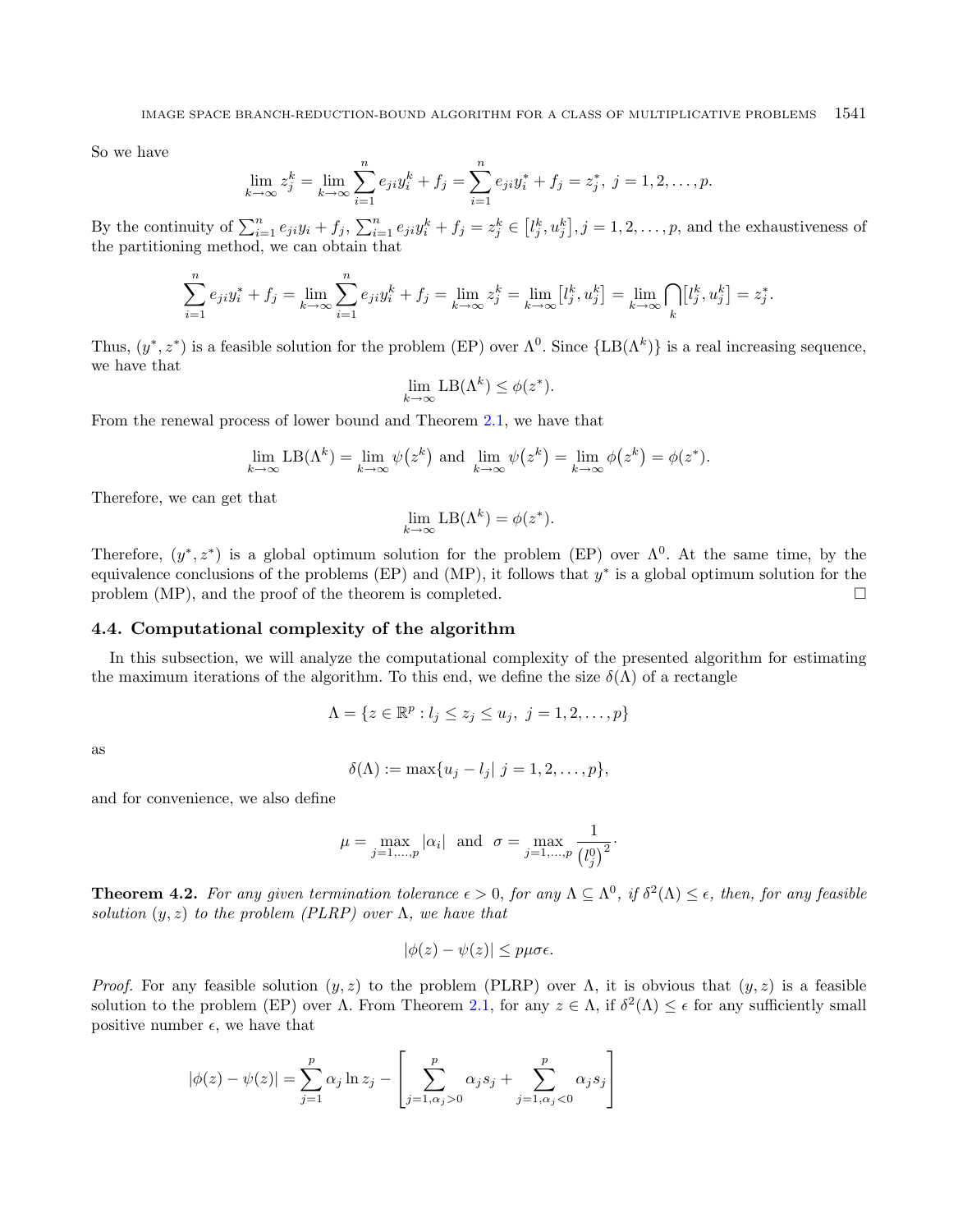$$
= \sum_{j=1,\alpha_j>0}^{p} \alpha_j \left[ \ln z_j - \max \left\{ \ln l_j + \frac{1}{u_j} (z_j - l_j), \ln u_j + \frac{1}{l_j} (z_j - u_j) \right\} \right]
$$
  
+ 
$$
\sum_{j=1,\alpha_j<0}^{p} \alpha_j \left[ \ln z_j - \min \left\{ \ln l_j + \frac{1}{l_j} (z_j - l_j), \ln u_j + \frac{1}{u_j} (z_j - u_j) \right\} \right]
$$
  
= 
$$
\sum_{j=1,\alpha_j>0}^{p} \alpha_j \left[ \varphi_j (z_j) - \varphi_j^l (z_j) \right] - \sum_{j=1,\alpha_j<0}^{p} \alpha_j \left[ \varphi_j^u (z_j) - \varphi_j (z_j) \right]
$$
  

$$
\leq \sum_{j=1}^{p} |\alpha_j| \times \frac{1}{l_j u_j} (u_j - l_j)^2
$$
  

$$
\leq \sum_{j=1}^{p} |\alpha_j| \times \frac{1}{(l_j^0)^2} (u_j - l_j)^2
$$
  

$$
\leq p\mu \sigma \delta^2(\Lambda)
$$
  

$$
\leq p\mu \sigma \epsilon,
$$

and the proof of the theorem is completed.  $\Box$ 

**Theorem 4.3.** For any given termination tolerance  $\epsilon \in (0,1)$ , the presented algorithm can obtain a global  $\epsilon$ -optimal solution in at most

$$
p \cdot \left[ \frac{1}{2} \log_2 \frac{p \mu \sigma \delta^2 (\Lambda^0)}{\epsilon} \right]
$$

iterations.

Proof. Without losing generality, we assume that, at each iteration, the rectangle partition is performed in the selected sub-rectangle  $\Lambda$  at step 2 of the algorithm. After  $k \cdot p$  iterations, we have that

$$
\delta(\Lambda) \le \frac{1}{2^k} \delta(\Lambda^0),
$$

thus, we can obtain that

$$
\delta^2(\Lambda) \le \frac{1}{2^{2k}} \delta^2(\Lambda^0),
$$

by the proof of Theorem [4.2,](#page-8-0) if

$$
\frac{1}{2^{2k}}\delta^2(\Lambda^0) \le \frac{\epsilon}{p\mu\sigma},
$$

i.e.,

$$
k \ge \frac{1}{2} \log_2 \frac{p \mu \sigma \delta^2 (\Lambda^0)}{\epsilon},
$$

we can get that  $|\phi(z) - \psi(z)| \leq \epsilon$ . Therefore, after at most

$$
p \cdot \left[\frac{1}{2}\log_2\frac{p\mu\sigma\delta^2(\Lambda^0)}{\epsilon}\right]
$$

iterations, we have that

$$
0 \leq \phi(z) - \phi(z^*) \leq \phi(z) - \text{LB}(\Lambda) = |\phi(z) - \psi(z)| \leq \epsilon,
$$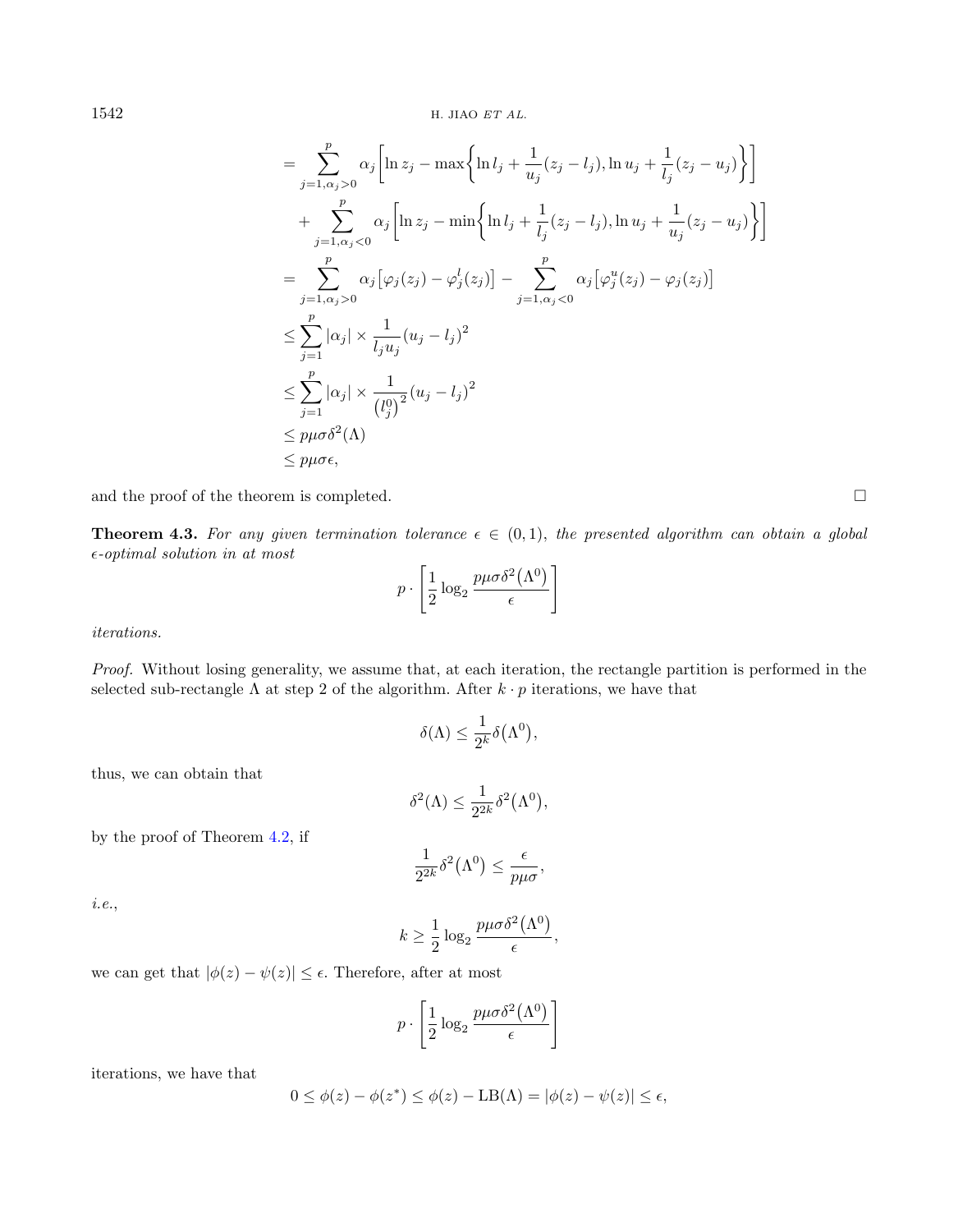where  $(y^*, z^*)$  is the global optimal solution for the problem (EP). From Step 3 of the proposed algorithm,  $(y^k, z^k)$  is the current best feasible point for the problem (EP), and by Theorem [4.2,](#page-8-0) we know that  $\{\phi(z^k)\}\$ is a decreasing sequence and it satisfies  $\phi(z^k) \leq \phi(z)$ . Therefore, we have

$$
\phi(z^k) - \phi(z^*) \le \phi(z) - \phi(z^*) \le \epsilon,
$$

which shows that, when the presented algorithm terminates,  $(y^k, z^k)$  is a global  $\epsilon$ -optimal solution for the problem (EP). Therefore,  $y^k$  is a global  $\epsilon$ -optimal solution for the problem (MP), and the proof of the theorem is completed.  $\Box$ 

## 5. Numerical experiments

<span id="page-10-0"></span>In this section, we numerically compare our algorithm with the software BARON [\[18\]](#page-18-25) and the known branchand-bound algorithms [\[5,](#page-17-5)[8,](#page-18-26)[22,](#page-18-14)[32,](#page-18-27)[34,](#page-18-28)[39\]](#page-18-21). All numerical tests are implemented in MATLAB R2014a and run on a microcomputer with Intel(R) Core(TM) i5-7200U CPU  $@2.50$  GHz processor and 16 GB RAM. In all numerical tests, the maximum CPU time limit is set to 3600 s.

First of all, with the given convergence tolerance  $10^{-6}$ , we tested some small-size examples, see Appendices [A.1–](#page-16-0)[A.8](#page-17-6) for details, compared with the existing branch-and-bound algorithms [\[5,](#page-17-5) [8,](#page-18-26) [22,](#page-18-14) [32,](#page-18-27) [34,](#page-18-28) [39\]](#page-18-21) and the software BARON, and the corresponding numerical comparisons are reported in Table [1.](#page-11-0)

Next, with the given convergence tolerance  $10^{-6}$ , we tested some large-size examples, see Problems [5.1](#page-10-1)[–5.3](#page-10-2) for details, which are generated randomly to further verify the robustness and effectiveness of our algorithm, and the corresponding numerical comparisons are reported in Tables [2](#page-13-0) and [4](#page-14-0)[–7.](#page-15-1) Moreover, with the given convergence tolerance  $10^{-2}$ , we further tested Problem [5.1](#page-10-1) with the larger p, and the numerical comparison results are shown in Table [3.](#page-13-1)

Some notations have been used for column headers in Tables [1–](#page-11-0)[7:](#page-15-1) Iter: the number of iteration for the algorithm; CPU Time: the execution CPU time of algorithm in seconds; Avg.N: the average number of iterations; Std.N: the standard deviations for number of iteration; Avg.T: the average execution CPU time of the algorithm in seconds; Std.T: the standard deviation of the execution CPU time of the algorithm; and "−" denotes the situation that some of ten random instances failed to be solved in 3600 s.

#### <span id="page-10-1"></span>**Problem 5.1** (Ref. [\[33\]](#page-18-29)).

$$
\begin{cases}\n\min & \prod_{j=1}^{p} \left( \sum_{i=1}^{n} e_{ji} y_i + 1 \right), \\
\text{s.t.} & Ay \leq b, y \geq 0,\n\end{cases}
$$

where  $e_{ii}, j = 1, 2, \ldots, p, i = 1, \ldots, n$ , are all randomly generated in [0,1], all components of the matrix A are randomly generated in [-1, 1], and  $b_i$ ,  $i = 1, \ldots, n$ , are all randomly generated by setting  $b_i = \sum_{j=1}^n a_{ij} + 2\pi$ , where  $\pi$  are randomly generated in [0, 1].

<span id="page-10-3"></span>Problem 5.2 (Ref. [\[39\]](#page-18-21)).

$$
\begin{cases}\n\min & \prod_{j=1}^{p} e_j^{\top} y, \\
\text{s.t.} & \sum_{i=1}^{n} A_{si} y_i \le b_s, \quad s = 1, 2, \dots, m, \\
0 \le y_i \le 1, \quad i = 1, 2, \dots, n,\n\end{cases}
$$

where all components of the vector  $e_j$ ,  $j = 1, 2, \ldots, p$ , are randomly generated in [0, 1],  $A_{si}$ ,  $s = 1, 2, \ldots, m$ ,  $i =$  $1, 2, ..., n$ , are all randomly generated in [−1, 1], and  $b_s$ ,  $s = 1, 2, ..., m$ , are all generated by setting  $b_s = \sum_{i=1}^{n} A_{si} + 2\pi$ , where  $\pi$  is randomly generated in [0, 1].  $\sum_{i=1}^{n} A_{si} + 2\pi$ , where  $\pi$  is randomly generated in [0, 1].

## <span id="page-10-2"></span>Problem 5.3.

$$
\begin{cases} \min & \prod_{j=1}^{p} \left( \sum_{i=1}^{n} e_{ji} y_i + f_j \right)^{\alpha_j}, \\ \text{s.t.} & Ay \leq b, y \geq 0, \end{cases}
$$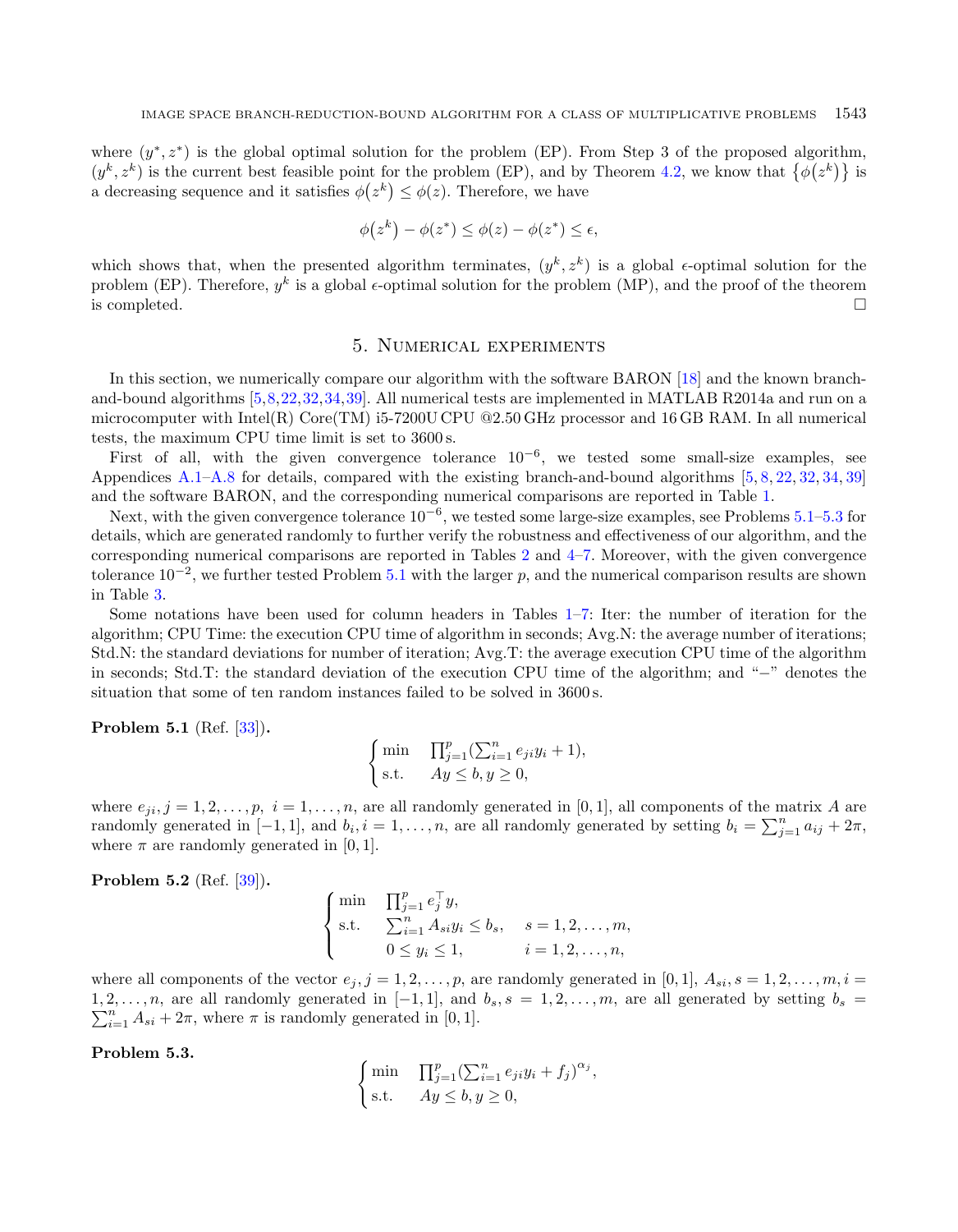| Example        | Refs.              | Optimal value | Optimal solution              | Iter             | CPU time |
|----------------|--------------------|---------------|-------------------------------|------------------|----------|
| $\mathbf{1}$   | Our                | 0.89019       | (1.3148, 0.1396, 0.0, 0.4233) | 1                | 0.04     |
|                | $\left 34\right $  | 0.8902        | (1.3148, 0.1396, 0.0, 0.4233) | $\mathbf{1}$     | 0.19     |
|                | <b>BARON</b>       | 0.8902        | (1.3148, 0.1396, 0.0, 0.4233) | 3                | 0.05     |
| $\overline{2}$ | Our                | 0.53333       | (0.0, 0.0)                    | 23               | 0.95     |
|                | 32                 | 0.53333       | (0.0, 0.0)                    | 16               | 0.05     |
|                | <b>BARON</b>       | 0.5333        | (0.0, 0.0)                    | $\mathbf 1$      | 0.03     |
| 3              | Our                | 10.0          | (2.0, 8.0)                    | 3                | 0.12     |
|                | $\vert 5 \vert$    | 10.0          | (2.0, 8.0)                    | 41               | 0.02     |
|                | <b>BARON</b>       | 10.0000       | (2, 8)                        | $\mathbf{1}$     | 0.05     |
| $\overline{4}$ | Our                | 997.66127     | (1, 1)                        | $\boldsymbol{0}$ | 0.01     |
|                | $\left  22\right $ | 997.66127     | (1, 1)                        | 3                | 0.09     |
|                | <b>BARON</b>       | 997.6613      | (1, 1)                        | $\mathbf{1}$     | 0.03     |
| 5              | Our                | 263.78893     | (1.25, 1)                     | $\mathbf{1}$     | 0.01     |
|                | $\left[ 22\right]$ | 263.7889      | (1.25, 1)                     | 11               | 0.30     |
|                | <b>BARON</b>       | 263.7889      | (1.25, 1)                     | 3                | 0.03     |
| 6              | Our                | 5.00931       | (3, 2)                        | $\boldsymbol{0}$ | 0.01     |
|                | 22                 | 5.00931       | (3, 2)                        | $\overline{2}$   | 0.05     |
|                | <b>BARON</b>       | 5.0093        | (3, 2)                        | $\mathbf 1$      | 0.03     |
| 7              | Our                | 0.90123       | (0.0, 8.0, 1.0)               | 9                | 0.09     |
|                | $\lceil 8 \rceil$  | 0.901235      | (0.0, 8.0, 1.0)               | 3                | 0.05     |
|                | <b>BARON</b>       | 0.9012        | (0.0, 8.0, 1.0)               | 7                | 0.06     |
| 8              | Our                | 9504.0        | (1.0, 2.0, 1.0, 1.0, 1.0)     | 4                | 0.14     |
|                | $\left 39\right $  | 9504.0        | (1.0, 2.0, 1.0, 1.0, 1.0)     | $\overline{2}$   | 0.07     |
|                | BARON              | 9504.0        | (1.0, 2.0, 1.0, 1.0, 1.0)     | 1                | $0.03\,$ |

<span id="page-11-0"></span>Table 1. Numerical comparisons among the software BARON, the algorithms of references  $[5, 8, 22, 32, 34, 39]$  $[5, 8, 22, 32, 34, 39]$  $[5, 8, 22, 32, 34, 39]$  $[5, 8, 22, 32, 34, 39]$  $[5, 8, 22, 32, 34, 39]$  $[5, 8, 22, 32, 34, 39]$  $[5, 8, 22, 32, 34, 39]$  $[5, 8, 22, 32, 34, 39]$  $[5, 8, 22, 32, 34, 39]$  $[5, 8, 22, 32, 34, 39]$  $[5, 8, 22, 32, 34, 39]$  and our algorithm on Appendices [A.1](#page-16-0)[–A.8.](#page-17-6)

where  $e_{ji}$ ,  $j = 1, 2, \ldots, p$ ,  $i = 1, 2, \ldots, n$ , and  $f_j$ ,  $j = 1, 2, \ldots, p$ , are all randomly generated in [0, 1], all components of the matrix A and  $\alpha_j$ ,  $j = 1, 2, \ldots, p$ , are all generated in [−1, 1], and all the components of the vector b are generated by setting  $b_i = \sum_{j=1}^n a_{ij} + 2\pi$ , where  $\pi$  is randomly generated in [0, 1].

According to the numerical results in Table [1,](#page-11-0) for small-size examples [A.1](#page-16-0)[–A.8](#page-17-6) in appendix, it can be observed that, with almost the same computational efficiency, our algorithm can obtain the same optimal solutions and optimal values as the existing branch-and-bound algorithms [\[5,](#page-17-5) [8,](#page-18-26) [22,](#page-18-14) [32,](#page-18-27) [34,](#page-18-28) [39\]](#page-18-21) and the software BARON [\[18\]](#page-18-25). At the same time, we can also observe that, when the variable  $n \leq 5$ , the software BARON is more effective for solving the problem (MP).

For large-size Problems [5.1](#page-10-1)[–5.3,](#page-10-2) we solved ten independently generated instances and recorded their average number of iteration and average CPU time. For Problems  $5.1-5.3$ , when  $n > 20$ , the software BARON failed to solve some of ten independently generated instances in 3600 s, so that we only numerically compared our algorithm with the algorithm of Jiao et al.  $[17]$  in Table [3,](#page-13-1) and we only numerically compared our algorithm with the algorithm of Zhang et al.  $[39]$  in Table [5,](#page-14-1) and we only reported the numerical results of our algorithm in Tables [4](#page-14-0) and [7.](#page-15-1) Meanwhile, we use graphs to show the numerical comparison results of Tables [3](#page-13-1) and [5](#page-14-1) respectively, and see Figures [1–](#page-12-0)[3](#page-12-1) for details.

According to the numerical results in Table [2,](#page-13-0) it can be understood that, compared with the algorithm of Wang and Liu [\[33\]](#page-18-29), our algorithm takes less average time and average number of iteration to solve Problem [5.1](#page-10-1) with large-size variables, and the software BARON is only effective for Problem [5.1](#page-10-1) with small-size variables, such as  $p = 2$ ,  $m \le 10$  and  $n \le 20$ . When  $p = 2$ ,  $m \ge 20$ , and  $n \ge 20$ , the software BARON failed to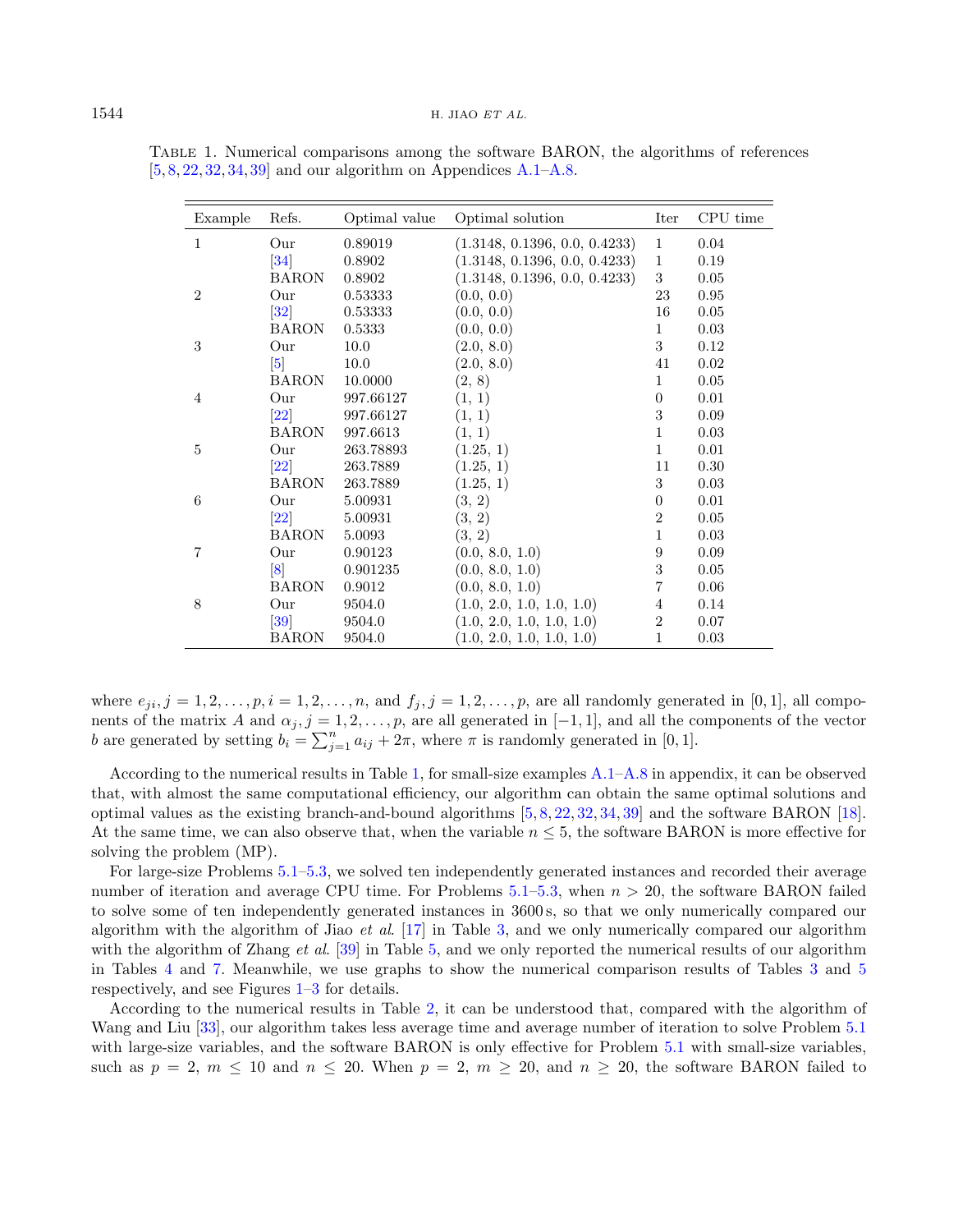<span id="page-12-0"></span>

FIGURE 1. Numerical comparisons between our algorithm and that of Jiao *et al.* [\[17\]](#page-18-30) on the average number of iteration (*left*) and the average CPU time (*right*) for Problem [5.1](#page-10-1) with the fixed  $m = 10$  and  $n = 10$ .

<span id="page-12-2"></span>

FIGURE 2. Numerical comparisons between our algorithm and that of Jiao *et al.* [\[17\]](#page-18-30) on the average number of iteration (*left*) and the average CPU time (*right*) for Problem [5.1](#page-10-1) with the fixed  $p = 2$  and  $m = 10$ .

<span id="page-12-1"></span>

FIGURE 3. Numerical comparisons between our algorithm and that of Zhang *et al.* [\[39\]](#page-18-21) on the average number of iteration (left) and the average CPU time (right) for Problem [5.2](#page-10-3) with the fixed  $m = 10$  and  $n = 2000$ .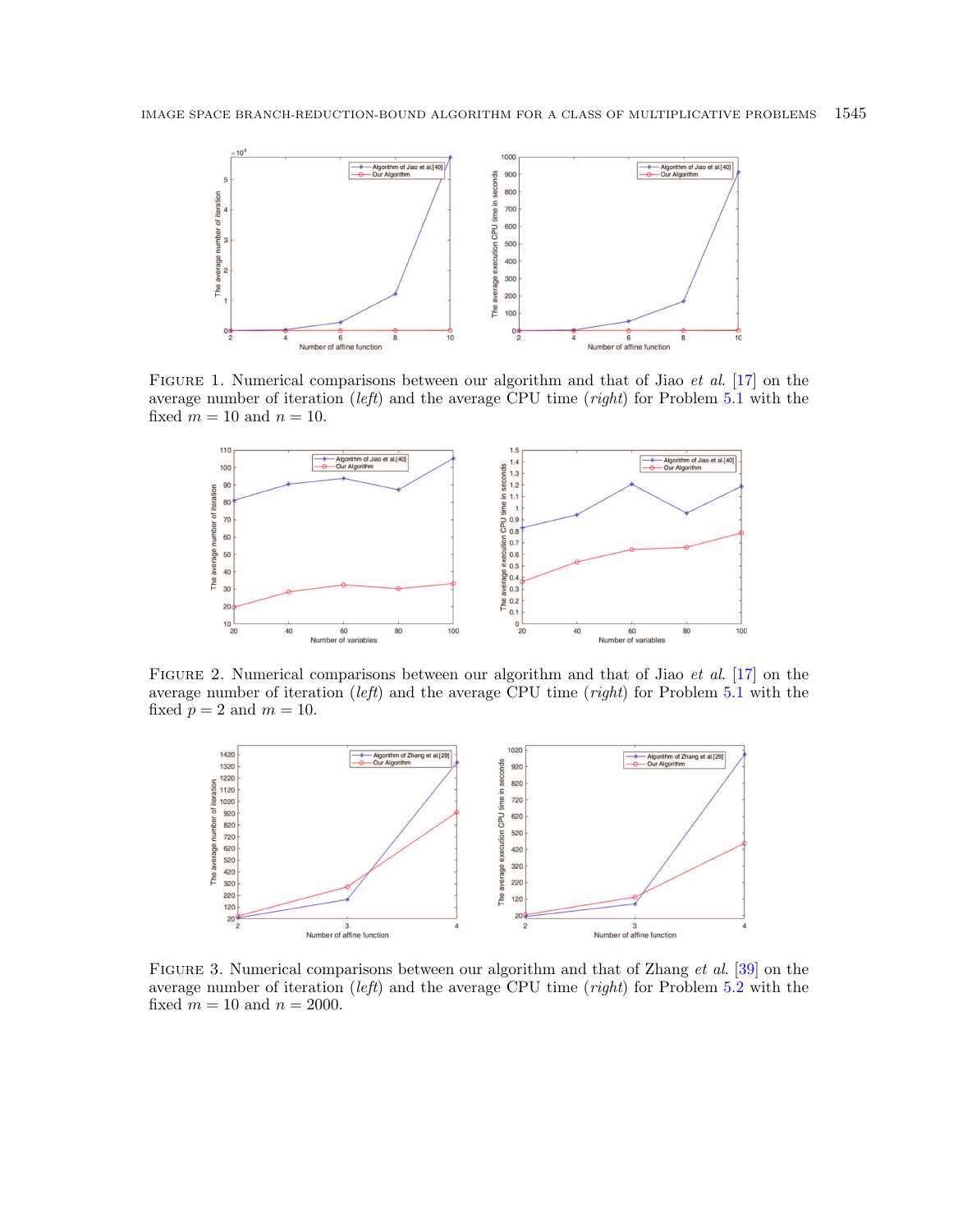<span id="page-13-1"></span>

|               | Algorithm of Wang and Liu [33] |                 | Our algorithm |                | <b>BARON</b>             |             |
|---------------|--------------------------------|-----------------|---------------|----------------|--------------------------|-------------|
| (p, m, n)     | Avg(Std).N                     | Avg(Std).T      | Avg(Std).N    | Avg(Std).T     | Avg(Std).N               | Avg(Std).T  |
| (2, 10, 20)   | 14.2(1.5492)                   | 0.6062(0.0695)  | 27.0(14.0712) | 1.0567(0.5579) | 8.8(9.21)                | 0.1(0.0267) |
| (2, 20, 20)   | 17.4(1.7127)                   | 0.8368(0.0756)  | 21.3(11.0860) | 1.4858(0.9255) |                          |             |
| (2, 22, 20)   | 18.5(1.9003)                   | 0.9460(0.1235)  | 16.6(9.1797)  | 1.3410(0.7558) | $\overline{\phantom{m}}$ |             |
| (2, 20, 30)   | 19.9(0.5676)                   | 1.0781(0.0674)  | 29.1(9.4569)  | 1.9719(1.0081) |                          |             |
| (2, 35, 50)   | 21.2(0.4316)                   | 1.8415(0.1338)  | 31.1(2.9981)  | 2.0209(0.3103) |                          |             |
| (2, 45, 60)   | 23.0(0.6667)                   | 2.4338(0.1016)  | 30.9(2.9981)  | 3.2201(0.5866) |                          |             |
| (2, 45, 100)  | 35.7(1.1595)                   | 5.1287(0.0935)  | 36.1(2.6437)  | 3.8516(0.5096) |                          |             |
| (2, 60, 100)  | 36.1(0.7379)                   | 6.8143(0.1713)  | 32.1(2.9981)  | 4.6820(0.6611) |                          |             |
| (2, 70, 100)  | 36.6(1.2649)                   | 8.1967(0.2121)  | 30.5(3.8370)  | 5.3423(0.8261) |                          |             |
| (2, 70, 120)  | 39.1(1.6633)                   | 9.5642(0.2975)  | 33.3(3.0569)  | 6.7911(0.9495) |                          |             |
| (2, 100, 100) | 37.5(2.1731)                   | 13.0578(0.3543) | 22.1(6.5735)  | 7.2817(2.1901) |                          |             |

<span id="page-13-0"></span>Table 2. Numerical comparisons among the software BARON, algorithms of Wang and Liu [\[33\]](#page-18-29), and our algorithm on Problem  $5.1$ .

TABLE 3. Numerical comparisons between our algorithm and that of Jiao *et al.* [\[17\]](#page-18-30) on Problem [5.1.](#page-10-1)

|              |                        | Algorithm of Jiao <i>et al.</i> [17] | Our algorithm   |                |  |
|--------------|------------------------|--------------------------------------|-----------------|----------------|--|
| (p,m,n)      | Avg(Std).N             | Avg(Std).T                           | Avg(Std).N      | Avg(Std).T     |  |
| (2, 10, 10)  | 51.6(27.1260)          | 0.5366(0.2774)                       | 7.6(9.1797)     | 0.1440(0.1568) |  |
| (2, 10, 20)  | 81.1(29.0304)          | 0.8296(0.2990)                       | 19.6(12.9974)   | 0.3642(0.2395) |  |
| (2, 10, 40)  | 90.4(24.3867)          | 0.9427(0.2610)                       | 28.4(9.5475)    | 0.5349(0.1841) |  |
| (2, 10, 60)  | 93.8(27.3447)          | 1.2067(0.3675)                       | 32.5(2.5927)    | 0.6421(0.0721) |  |
| (2, 10, 80)  | 87.2(23.3419)          | 0.9561(0.3115)                       | 30.3(10.7708)   | 0.6612(0.2127) |  |
| (2, 10, 100) | 105.3(43.7113)         | 1.1878(0.4902)                       | 33.2(1.6193)    | 0.7862(0.0637) |  |
| (4, 10, 10)  | 385.6(304.8264)        | 4.6592(3.5951)                       | 35.8(22.9918)   | 0.6465(0.3884) |  |
| (4, 10, 20)  | 1544.9(1034.5785)      | 15.3208(10.4886)                     | 80.4(18.0012)   | 1.6899(0.4456) |  |
| (4, 10, 40)  | 3766.5(3714.9863)      | 41.3699(43.3325)                     | 125.5(49.4711)  | 2.7247(1.4014) |  |
| (4, 10, 60)  | 3500.4(4733.4820)      | 42.8343(67.3455)                     | 123.1(25.6924)  | 2.9937(0.7626) |  |
| (4, 10, 80)  | 6588.5(4183.8860)      | 108.5261(76.9548)                    | 144.2(26.1950)  | 3.5831(0.6546) |  |
| (4, 10, 100) | 4475.8(6161.0653)      | 82.6249(143.2454)                    | 196.4(87.1183)  | 5.5485(2.6318) |  |
| (6, 10, 10)  | 2795.0(4542.3064)      | 53.9199(94.6386)                     | 61.2(29.0777)   | 1.3197(0.7418) |  |
| (6, 10, 20)  | 27 365.3(31 428.9002)  | 426.2640(663.2382)                   | 133.9(69.5453)  | 2.9194(1.6542) |  |
| (6, 10, 40)  | 66 717.5 (73 801.7557) | 1895.0217(3169.6473)                 | 306.1(204.2659) | 6.7800(4.7208) |  |
| (8, 10, 10)  | 12 192.2 (17 724.0386) | 169.3895(306.5079)                   | 112.6(58.7995)  | 2.1026(1.2695) |  |
| (8, 10, 20)  | 79 305.9(68 019.9694)  | 1454.1710(1541.1460)                 | 357.4(249.8036) | 7.6240(5.5012) |  |
| (10, 10, 10) | 57421.5(54655.0563)    | 911.9321(1098.6795)                  | 135.6(72.0990)  | 3.2027(1.5347) |  |

solve some of them in 3600 s. But, our algorithm can solve Problem [5.1](#page-10-1) with large-size variables and has better computational performance.

According to the numerical results in Table [3,](#page-13-1) and from Figures [1](#page-12-0) and [2,](#page-12-2) it can be seen that our algorithm takes less average time and average number of iteration than that of Jiao et al. [\[17\]](#page-18-30) for solving Problem [5.1](#page-10-1) with the larger  $p$ , so our algorithm is superior than the algorithm of Jiao *et al.* [\[17\]](#page-18-30).

According to the numerical results in Tables [4](#page-14-0) and [7,](#page-15-1) we can see that our algorithm can solve Problems [5.2](#page-10-3) and [5.3](#page-10-2) with the large-size variables, but the software BARON failed to solve some of them in 3600 s, so this indicates the effectiveness and robustness of our algorithm.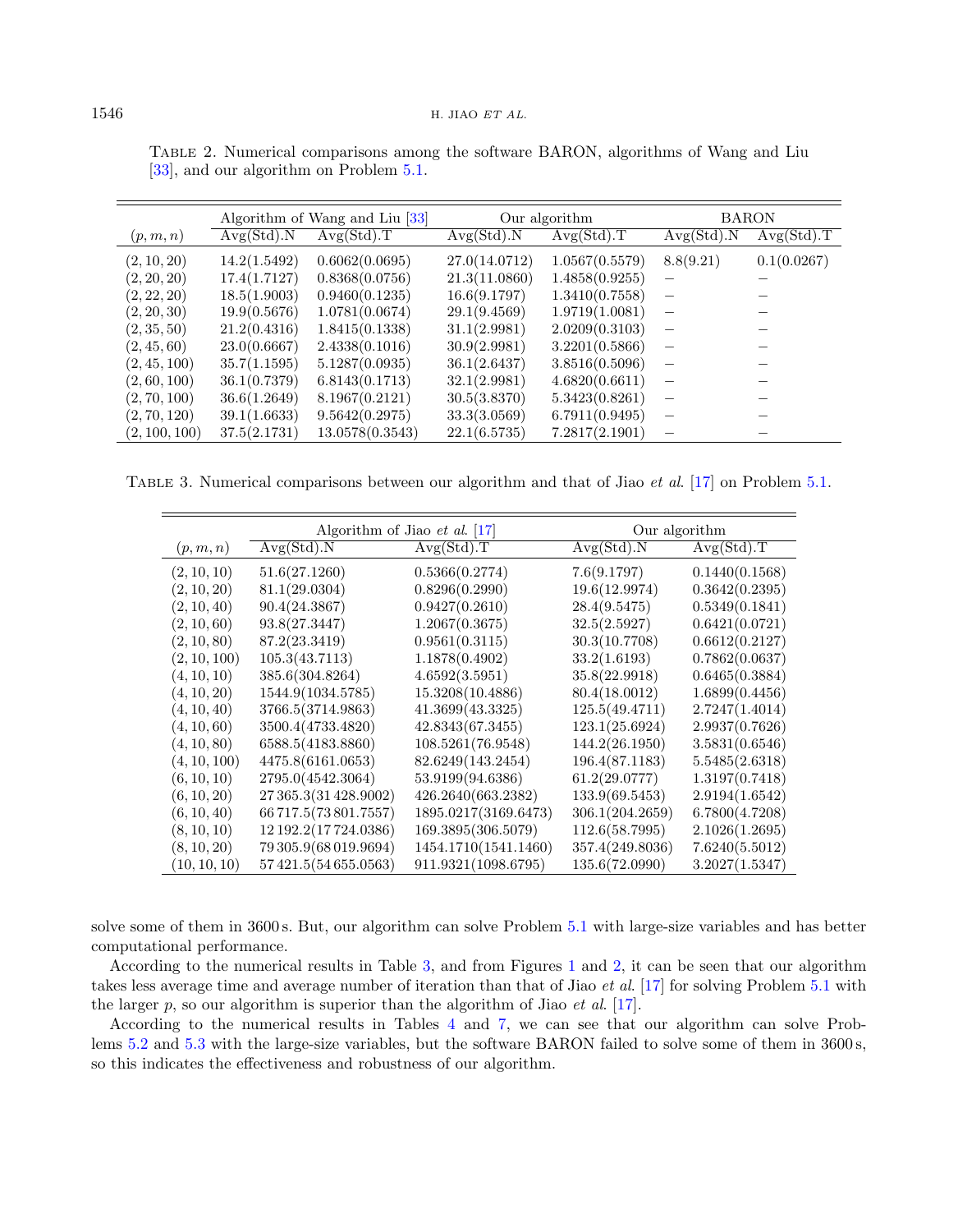<span id="page-14-1"></span>

| (m,n)      |            | $p=4$           | $p=5$            | $p=6$            | $p=7$            |
|------------|------------|-----------------|------------------|------------------|------------------|
| (10, 20)   | Avg(Std).N | 37.2(22.2051)   | 96.9(84.0918)    | 159.7(94.3752)   | 302.6(240.4973)  |
|            | Avg(Std).T | 3.0331(2.3414)  | 6.8133(4.6833)   | 12.4855(9.3914)  | 18.3431(13.7249) |
| (20, 40)   | Avg(Std).N | 57.9(62.9964)   | 68.7(30.2032)    | 116.7(64.0365)   | 289.2(338.0614)  |
|            | Avg(Std).T | 3.7998(3.9706)  | 5.1644(2.0187)   | 9.9100(4.9113)   | 23.0972(24.1184) |
| (30, 60)   | Avg(Std).N | 52.8(33.0178)   | 94.1(45.9213)    | 178.4(93.5524)   | 273.3(197.6355)  |
|            | Avg(Std).T | 5.8097(4.5024)  | 10.4212(6.3453)  | 16.9114(8.2818)  | 25.4896(18.3698) |
| (40, 80)   | Avg(Std).N | 41.9(17.3554)   | 78.8(40.0078)    | 144.4(78.5765)   | 228.8(137.0230)  |
|            | Avg(Std).T | 5.0930(2.1380)  | 10.3765(5.0349)  | 19.9002(10.7279) | 33.8311(19.6794) |
| (50, 100)  | Avg(Std).N | 45.8(19.2111)   | 77.8(54.5034)    | 103.3(42.0504)   | 189.1(91.1780)   |
|            | Avg(Std).T | 7.3425(3.6532)  | 13.1858(9.1603)  | 18.4209(7.6899)  | 35.1482(15.7116) |
| (60, 120)  | Avg(Std).N | 32.0(10.5409)   | 65.9(35.9829)    | 98.2(58.9742)    | 208.5(152.8240)  |
|            | Avg(Std).T | 7.0007(2.5679)  | 14.8812(8.4005)  | 23.4874(15.0108) | 50.3251(34.2680) |
| (70, 140)  | Avg(Std).N | 32.9(12.4226)   | 86.4(32.7353)    | 84.5(22.4215)    | 113.5(57.7163)   |
|            | Avg(Std).T | 9.0893(3.2417)  | 28.4109(12.6269) | 27.4017(7.6908)  | 37.3657(18.4767) |
| (80, 160)  | Avg(Std).N | 26.8(8.5088)    | 51.1(15.6521)    | 98.7(37.6152)    | 141.9(52.4032)   |
|            | Avg(Std).T | 9.8870(2.9608)  | 20.2917(6.0380)  | 42.5319(16.5759) | 66.4867(22.7845) |
| (90, 180)  | Avg(Std).N | 29.0(3.6515)    | 49.4(11.4134)    | 92.5(30.9237)    | 139.4(44.7492)   |
|            | Avg(Std).T | 13.9006(2.1030) | 26.1733(6.9935)  | 56.6390(20.6265) | 95.1055(33.7132) |
| (100, 200) | Avg(Std).N | 27.2(5.3914)    | 52.8(24.2661)    | 63.7(24.7837)    | 119.7(65.0317)   |
|            | Avg(Std).T | 16.6237(3.3583) | 38.6381(20.6037) | 43.9363(17.9797) | 96.7868(48.2903) |

<span id="page-14-0"></span>Table 4. Numerical computational results of our algorithm for Problem [5.2.](#page-10-3)

TABLE 5. Numerical comparisons between the algorithm of Zhang et al. [\[39\]](#page-18-21) and our algorithm on Problem [5.2.](#page-10-3)

|               | Algorithm of Zhang <i>et al.</i> [39] |          | Our new algorithm |          |
|---------------|---------------------------------------|----------|-------------------|----------|
| (p,m,n)       | Avg.N                                 | Avg.T    | Avg.N             | Avg.T    |
| (2, 10, 1000) | 15.5                                  | 2.6293   | 38.5              | 11.1218  |
| (2, 10, 2000) | 28.5                                  | 14.0012  | 43.5              | 25.0182  |
| (3, 10, 1000) | 101.8                                 | 19.3235  | 177.2             | 35.6843  |
| (3, 10, 2000) | 185.4                                 | 90.3898  | 293.1             | 131.6528 |
| (4, 10, 1000) | 757.6                                 | 156.5649 | 939.3             | 219.1879 |
| (4, 10, 2000) | 1352.1                                | 995.4707 | 928.9             | 457.9584 |

According to the numerical results in Table [5,](#page-14-1) and from Figure [3,](#page-12-1) when  $p \ge 4$  and  $n \ge 2000$ , compared with the algorithm of Zhang et al. [\[39\]](#page-18-21), it can be known that our algorithm spend less average time and average number of iterations for solving Problem [5.2](#page-10-3) with large-size variables, so our algorithm outperforms that of Zhang *et al.*  $\left|39\right|$ .

According to the numerical results in Table [6,](#page-15-2) for Problem [5.3,](#page-10-2) it can be obtained that, when  $p = 2$ ,  $m \ge 20$ and  $n \geq 20$ , the software BARON failed to solve some of them in 3600 s, but our algorithm can solve such a problem with large-size variables, so that our algorithm has strong robustness.

According to the numerical results in Tables [1](#page-11-0)[–7,](#page-15-1) we can obtain that the software BARON is most effective for small-size problems, but the software BARON is difficult to solve large-size Problems [5.1–](#page-10-1)[5.3.](#page-10-2) In addition, our algorithm outperforms the existing branch-and-bound algorithms [\[5,](#page-17-5) [8,](#page-18-26) [22,](#page-18-14) [32,](#page-18-27) [34,](#page-18-28) [39\]](#page-18-21) and the software BARON [\[18\]](#page-18-25) for globally solving large-size Problems  $5.1-5.3$ .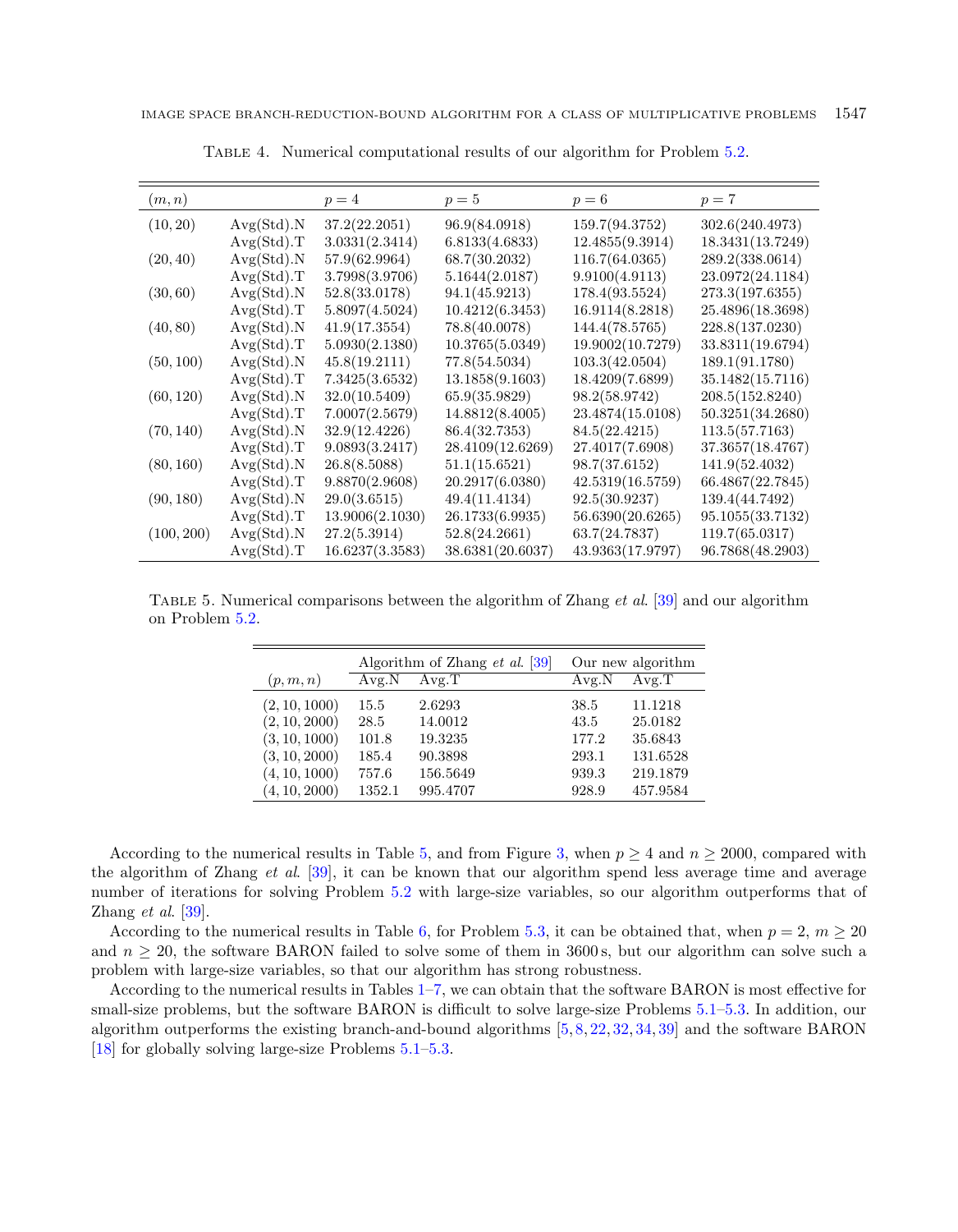<span id="page-15-1"></span>

|               | Our algorithm |                | <b>BARON</b> |                |
|---------------|---------------|----------------|--------------|----------------|
| (p, m, n)     | Avg(Std).N    | Avg(Std).T     | Avg(Std).N   | Avg(Std).T     |
| (2, 10, 20)   | 38.1(16.1483) | 2.3581(1.2124) | 3.6(3.8930)  | 0.0760(0.0455) |
| (2, 20, 20)   | 16.1(12.9825) | 1.3093(1.0285) |              |                |
| (2, 22, 20)   | 14.0(13.0979) | 0.6381(0.6014) |              |                |
| (2, 20, 30)   | 21.2(17.5233) | 1.7240(1.5391) |              |                |
| (2, 35, 50)   | 27.2(23.8225) | 2.6217(2.6083) |              |                |
| (2, 45, 60)   | 21.4(19.0741) | 2.3570(1.9797) |              |                |
| (2, 45, 100)  | 34.4(24.5909) | 4.1453(3.1211) |              |                |
| (2, 60, 100)  | 22.6(17.3282) | 4.0992(3.8821) |              |                |
| (2, 70, 100)  | 27.1(22.0477) | 5.1873(4.0660) |              |                |
| (2, 70, 120)  | 16.7(19.1256) | 3.4148(3.8112) |              |                |
| (2, 100, 100) | 15.8(13.2816) | 5.3048(4.5256) |              |                |

<span id="page-15-2"></span>Table 6. Numerical comparisons between the software BARON and our algorithm on Problem [5.3.](#page-10-2)

Table 7. Numerical computational results of our algorithm for Problem [5.3.](#page-10-2)

| (m, n)     |            | $p=4$          | $p=5$           | $p=6$            | $p=7$             |
|------------|------------|----------------|-----------------|------------------|-------------------|
| (10, 20)   | Avg(Std).N | 247.2(263.87)  | 354.4(356.52)   | 2729.2(2592.85)  | 3717.3(3263.63)   |
|            | Avg(Std).T | 9.86(10.64)    | 12.97(11.60)    | 95.65(89.26)     | 137.62(119.17)    |
| (20, 40)   | Avg(Std).N | 214.2(173.77)  | 1014.6(818.77)  | 2023.1(1842.23)  | 5409.6(5291.86)   |
|            | Avg(Std).T | 10.85(8.75)    | 48.42(37.25)    | 93.76(85.29)     | 270.44(268.75)    |
| (30, 60)   | Avg(Std).N | 401.5(452.72)  | 1181.5(894.69)  | 3625.8(3930.85)  | 9624.9(12243.0)   |
|            | Avg(Std).T | 26.12(30.83)   | 73.15(56.78)    | 229.65(238.37)   | 662.27(853.38)    |
| (40, 80)   | Avg(Std).N | 370.7(354.64)  | 989.4(1074.01)  | 4971.7(6468.19)  | 13029.5(14689.56) |
|            | Avg(Std).T | 32.53(30.95)   | 82.32(82.72)    | 549.76(729.55)   | 1397.89(1880.44)  |
| (50, 100)  | Avg(Std).N | 92.1(175.08)   | 1499.9(1597.43) | 4056.3(3662.31)  | 12680.7(20150.97) |
|            | Avg(Std).T | 12.17(23.46)   | 221.58(233.72)  | 641.87(587.81)   | 2179.26(3445.89)  |
| (60, 120)  | Avg(Std).N | 599.2(461.27)  | 1343.6(1540.05) | 4937.8(5198.42)  | 14711.4(20419.31) |
|            | Avg(Std).T | 115.69(87.77)  | 267.6(297.65)   | 1030.96(1142.62) | 3222.76(4555.49)  |
| (70, 140)  | Avg(Std).N | 541.8(530.41)  | 801.0(539.52)   | 3218.9(5362.54)  | 9445.5(5927.61)   |
|            | Avg(Std).T | 147.4(140.14)  | 191.96(126.11)  | 884.13(1573.26)  | 2612.33(1648.91)  |
| (80, 160)  | Avg(Std).N | 176.7(127.17)  | 1670.9(1999.67) | 4821.6(5773.35)  | 4935.3(6383.97)   |
|            | Avg(Std).T | 56.04(42.38)   | 600.18(685.37)  | 1887.85(2183.56) | 1871.4(2504.29)   |
| (90, 180)  | Avg(Std).N | 221.5(201.11)  | 1792.6(2208.91) | 7978.9(14937.33) | 12709.0(14685.25) |
|            | Avg(Std).T | 96.01(87.51)   | 865.49(1062.07) | 4084.24(7775.46) | 6650.20(7774.70)  |
| (100, 200) | Avg(Std).N | 509.2(438.99)  | 1654.3(2247.93) | 4344.6(5054.17)  | 5312.3(5370.92)   |
|            | Avg(Std).T | 302.82(264.99) | 969.45(1329.17) | 2733.13(3079.83) | 3607.57(3481.61)  |

## 6. Conclusion

<span id="page-15-0"></span>This paper studies a class of multiplicative problems (MP) and presents an image space branch-reductionbound algorithm. In this algorithm, we proposed a novel linear relaxation technique for constructing the parametric linear relaxation programming problem of the equivalent problem. In contrast to the existing branch-and-bound algorithms, the branching search takes place in the image space  $\mathbb{R}^p$  of the affine function  $\sum_{i=1}^{n} e_{ji}y_i + f_j, j = 1, \ldots, p$ , which mitigates the required computational efforts and the computational complexity of the algorithm. Our algorithm can find an  $\epsilon$ -approximate optimal solution in at most  $p \cdot \left[ \frac{1}{2} \log_2 \frac{p \mu \sigma \delta^2 (\Lambda^0)}{\epsilon} \right]$  $\epsilon$ ]︂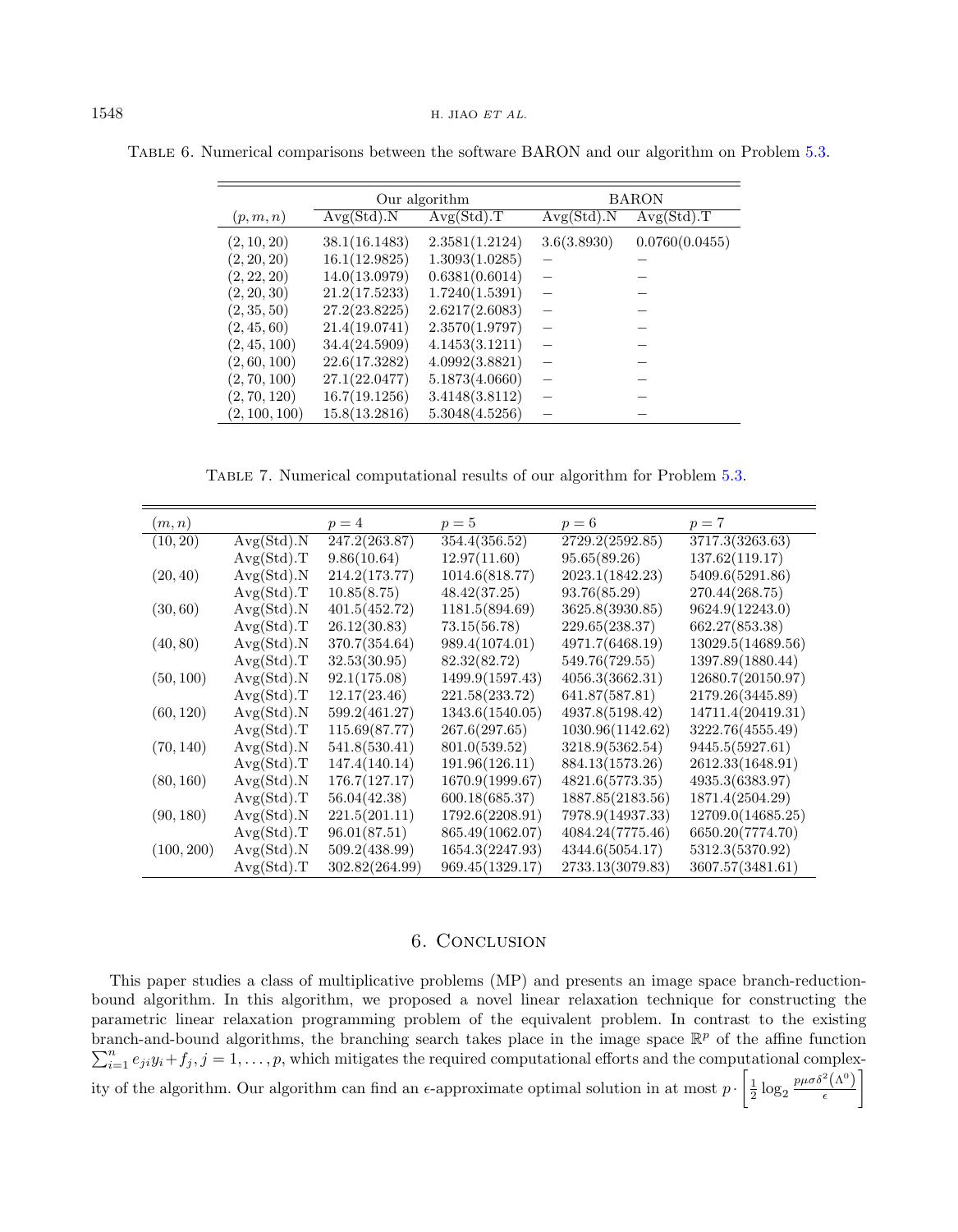iterations. Numerical comparisons show the superiority and efficiency of our algorithm. The future work is to extend our algorithm to solve generalized convex (concave) multiplicative programming problems.

## Appendix A.

# <span id="page-16-0"></span>A.1. Reference [\[34\]](#page-18-28)

$$
\left\{\begin{array}{ll} \min & (0.813396y_1+0.67440y_2+0.305038y_3+0.129742y_4+0.217796) \\ & \times(0.224508y_1+0.063458y_2+0.932230y_3+0.528736y_4+0.091947) \\ \text{s.t.} & 0.488509y_1+0.063458y_2+0.945686y_3+0.210704y_4 \leq 3.562809, \\ & -0.324014y_1-0.501754y_2-0.719204y_3+0.099562y_4 \leq -0.052215, \\ & 0.445225y_1-0.346896y_2+0.637939y_3-0.257623y_4 \leq 0.427920, \\ & -0.202821y_1+0.647361y_2+0.920135y_3-0.983091y_4 \leq 0.840950, \\ & -0.886420y_1-0.802444y_2-0.305441y_3-0.180123y_4 \leq -1.353686, \\ & -0.515399y_1-0.424820y_2+0.897498y_3+0.187268y_4 \leq 2.137251, \\ & -0.591515y_1+0.060581y_2-0.427365y_3+0.579388y_4 \leq -0.290987, \\ & 0.423524y_1+0.940496y_2-0.437944y_3-0.742941y_4 \leq 0.373620, \\ & y_1 \geq 0, y_2 \geq 0, y_3 \geq 0, y_4 \geq 0. \end{array}\right.
$$

A.2. Reference [\[32\]](#page-18-27)

$$
\begin{cases}\n\min \quad (-y_1 + 2y_2 + 2)(4y_1 - 3y_2 + 4)(3y_1 - 4y_2 + 5)^{-1}(-2y_1 + y_2 + 3)^{-1} \\
\text{s.t.} \quad y_1 + y_2 \le 1.5, \ 0 \le y_1 \le 1, \ 0 \le y_2 \le 1.\n\end{cases}
$$

# A.3. Reference [\[5\]](#page-17-5)

$$
\begin{cases}\n\min & (y_1 + y_2)(y_1 - y_2 + 7) \\
\text{s.t.} & 2y_1 + y_2 \le 14, \quad y_1 + y_2 \le 10, \\
& -4y_1 + y_2 \le 0, \quad 2y_1 + y_2 \ge 6, \quad y_1 + 2y_2 \ge 6, \\
& y_1 - y_2 \le 3, \quad y_1 + y_2 \ge 0, \\
& y_1 - y_2 + 7 \ge 0, \quad y_1, y_2 \ge 0.\n\end{cases}
$$

A.4. Reference [\[22\]](#page-18-14)

$$
\begin{cases}\n\min & (y_1 + y_2 + 1)^{2.5} (2y_1 + y_2 + 1)^{1.1} (y_1 + 2y_2 + 1)^{1.9} \\
\text{s.t.} & y_1 + 2y_2 \le 6, \quad 2y_1 + 2y_2 \le 8, \\
1 \le y_1 \le 3, \quad 1 \le y_2 \le 3.\n\end{cases}
$$

# A.5. Reference [\[22\]](#page-18-14)

$$
\begin{cases}\n\min \quad (3y_1 - 4y_2 + 5)(y_1 + 2y_2 - 1)^{0.5}(2y_1 - y_2 + 4)(y_1 - 2y_2 + 8)^{0.5}(2y_1 + y_2 - 1) \\
\text{s.t.} \quad 5y_1 - 8y_2 \ge -24, \quad 5y_1 + 8y_2 \le 44, \\
6y_1 - 3y_2 \le 15, \quad 4y_1 + 5y_2 \ge 10, \\
1 \le y_1 \le 3, \quad 0 \le y_2 \le 1.\n\end{cases}
$$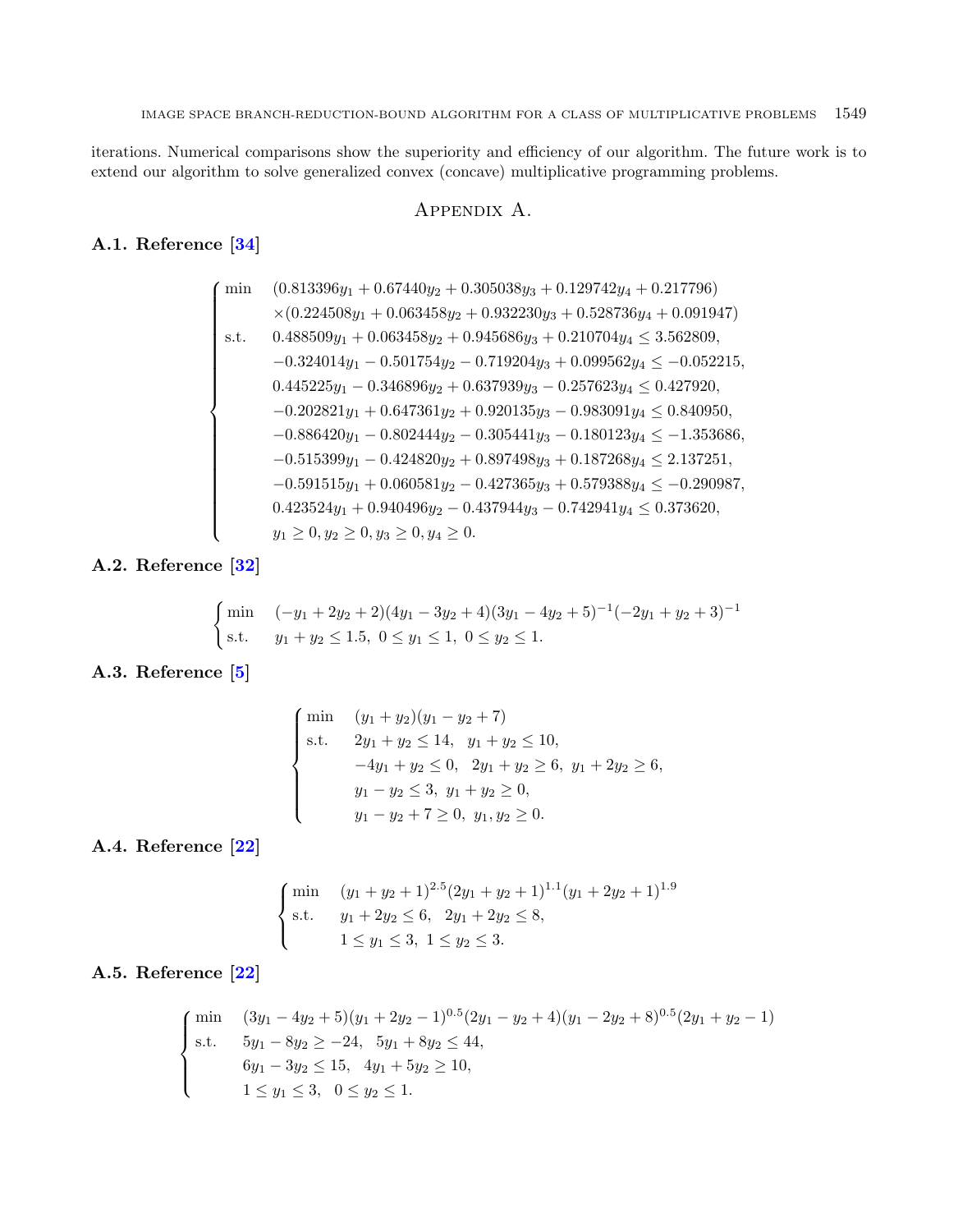A.6. Reference [\[22\]](#page-18-14)

$$
\begin{cases}\n\min \quad (3y_1 - 2y_2 - 2)^{\frac{2}{3}} (y_1 + 2y_2 + 2)^{\frac{2}{5}} \\
\text{s.t.} \quad 2y_1 - y_2 \ge 2, \quad y_1 - 2y_2 \le 2, \\
y_1 + y_2 \le 5, \quad 3 \le y_1 \le 5, \quad 1 \le y_2 \le 3.\n\end{cases}
$$

A.7. Reference [\[8\]](#page-18-26)

$$
\begin{cases}\n\min & (y_1 + \frac{1}{9}y_3)(y_2 + \frac{1}{9}y_3) \\
\text{s.t.} & 9y_1 + 9y_2 + 2y_3 \le 81, \\
& 8y_1 + y_2 + 8y_3 \le 72, \\
& y_1 + 8y_2 + 8y_3 \le 72, \\
& 7y_1 + y_2 + y_3 \ge 9, \\
& y_1 + 7y_2 + y_3 \ge 9, \\
& y_1 + y_2 + 7y_3 \ge 9, \\
& 0 \le y_1 \le 8, \ 0 \le y_2 \le 8, \ 0 \le y_3 \le 9.\n\end{cases}
$$

<span id="page-17-6"></span>A.8. Reference [\[39\]](#page-18-21)

$$
\begin{cases}\n\min \quad (-4y_1 - 2y_4 + 3y_5 + 21)(4y_1 + 2y_2 + 3y_3 - 4y_4 + 4y_5 - 3) \\
\times (3y_1 + 4y_2 + 2y_3 - 2y_4 + 2y_5 - 7)(-2y_1 + y_2 - 2y_3 + 2y_5 + 11) \\
\text{s.t.} \quad 4y_1 + 4y_2 + 5y_3 + 3y_4 + y_5 \le 25, \\
-y_1 - 5y_2 + 2y_3 + 3y_4 + y_5 \le 2, \\
y_1 + 2y_2 + y_3 - 2y_4 + 2y_5 \ge 6, \\
4y_2 + 3y_3 - 8y_4 + 11y_5 \ge 8, \\
y_1 + y_2 + y_3 + y_4 + y_5 \le 6, \\
y_1 \ge 1, y_2 \ge 1, y_3 \ge 1, y_4 \ge 1, y_5 \ge 1.\n\end{cases}
$$

<span id="page-17-5"></span><span id="page-17-4"></span><span id="page-17-3"></span><span id="page-17-2"></span><span id="page-17-1"></span><span id="page-17-0"></span>Acknowledgements. The authors are very grateful to the responsible editors and the anonymous referees for their valuable comments and suggestions, which have greatly improved the earlier version of this paper. This work is supported by the National Natural Science Foundation of China (11871196; 12071133; 12071112), the China Postdoctoral Science Foundation (2017M622340), the Key Scientific and Technological Research Projects in Henan Province (202102210147; 192102210114), the Science and Technology Climbing Program of Henan Institute of Science and Technology (2018JY01).

## **REFERENCES**

- [1] K.P. Bennett, Global tree optimization: a non-greedy decision tree algorithm. Comput. Sci. Stat. 26 (1994) 156–160.
- [2] H.P. Benson and G.M. Boger, Outcome-space cutting-plane algorithm for linear multiplicative programming. J. Optim. Theory App. 104 (2000) 301–322.
- [3] A. Cambini and L. Martein, Generalized Convexity and Optimization: Theory and Applications. Lecture Notes in Economics and Mathematical Systems. Springer (2009).
- [4] R. Cambini and C. Sodini, On the minimization of a class of generalized linear functions on a flow polytope. Optimization 63 (2014) 1449–1464.
- [5] Y. Chen and H. Jiao, A nonisolated optimal solution of general linear multiplicative programming problems. Comput. Oper. Res. 36 (2009) 2573–2579.
- [6] M.C. Dorneich and N.V. Sahinidis, Global optimization algorithms for chip design and compaction. Eng. Optim. 25 (1995) 131–154.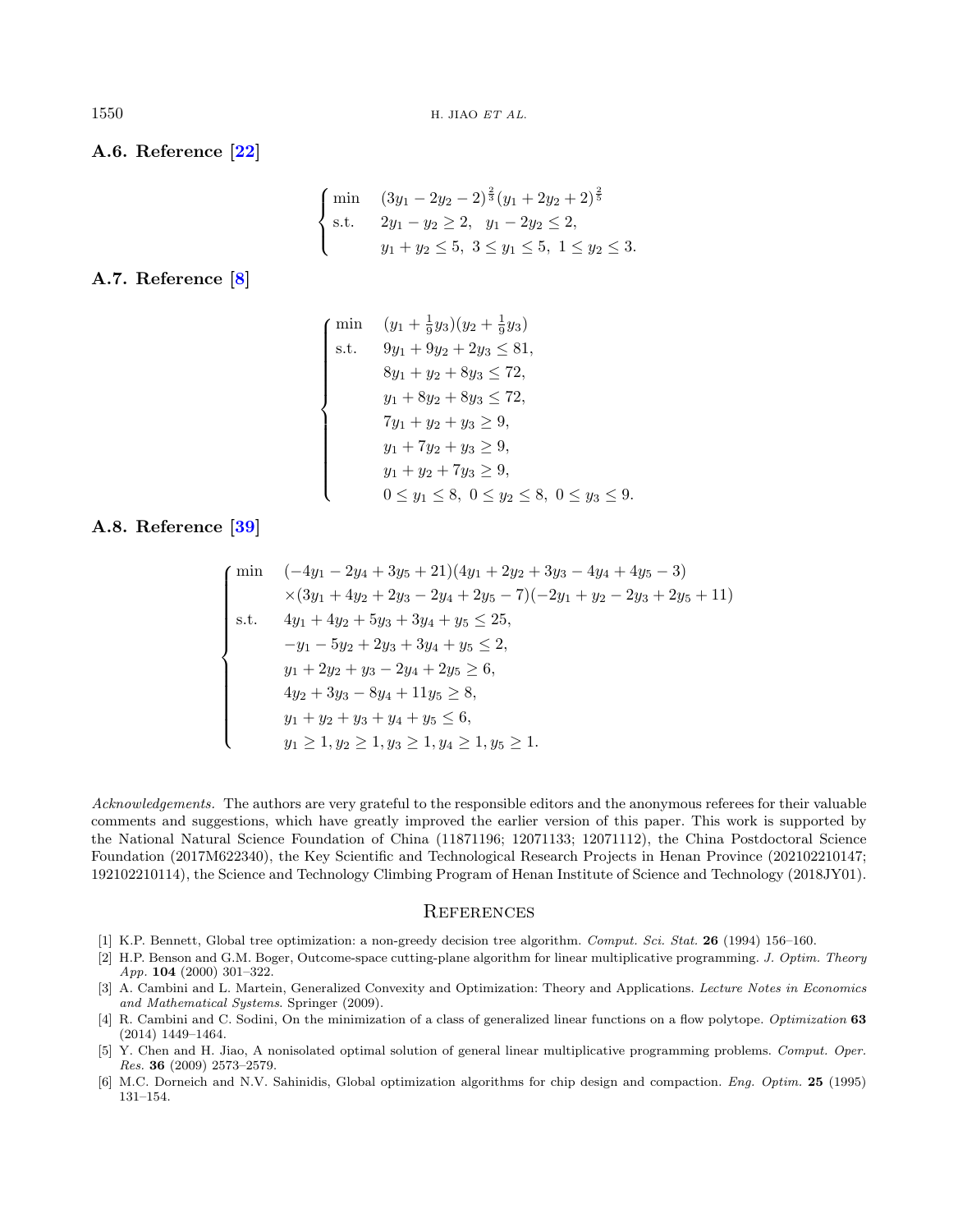- <span id="page-18-26"></span><span id="page-18-23"></span><span id="page-18-20"></span><span id="page-18-8"></span><span id="page-18-7"></span><span id="page-18-6"></span><span id="page-18-4"></span><span id="page-18-3"></span>[7] Y.L. Gao, C.X. Xu and Y.T. Yang, Outcome-space branch and bound algorithm for solving linear multiplicative programming. In: International Conference on Computational and Information Science. Springer, Berlin, Heidelberg (2005) 675–681.
- <span id="page-18-5"></span>[8] Y. Gao, C. Xu and Y. Yang, An outcome-space finite algorithm for solving linear multiplicative programming. Appl. Math. Comput. 179 (2006) 494–505.
- <span id="page-18-24"></span>[9] H. Jiao, A branch and bound algorithm for globally solving a class of nonconvex programming problems. Nonlinear Anal. Theory Methods App. 70 (2009) 1113–1123.
- <span id="page-18-30"></span>[10] H. Jiao and Y. Shang, Image space branch-reduction-bound algorithm for globally solving the sum of affine ratios problem. J. Comput. Math. (2022) in press.
- <span id="page-18-25"></span>[11] H.-W. Jiao and Y.-L. Shang, Two-level linear relaxation method for generalized linear fractional programming. J. Oper. Res. Soc. China (2022). DOI: [10.1007/s40305-021-00375-4](https://doi.org/10.1007/s40305-021-00375-4).
- <span id="page-18-1"></span>[12] H. Jiao, S. Liu and Y. Chen, Global optimization algorithm of a generalized linear multiplicative programming. J. Appl. Math. Comput. 40 (2012) 551–568.
- <span id="page-18-16"></span><span id="page-18-15"></span>[13] H. Jiao, W. Wang, R. Chen, Y. Shang and J. Yin, An efficient outer space algorithm for generalized linear multiplicative programming problem. IEEE Access 8 (2020) 80629–80637.
- <span id="page-18-14"></span>[14] H. Jiao, Y. Shang and R. Chen, A potential practical algorithm for minimizing the sum of affine fractional functions. Optimization (2022). DOI: [10.1080/02331934.2022.2032051](https://doi.org/10.1080/02331934.2022.2032051).
- <span id="page-18-9"></span>[15] H. Jiao, J. Ma and Y. Shang, Image space branch-and-bound algorithm for globally solving minimax linear fractional programming problem. Pac. J. Optim. 18 (2022) 195–212.
- <span id="page-18-2"></span>[16] H. Jiao, Y. Shang and W. Wang, Solving generalized polynomial problem by using new affine relaxed technique. Int. J. Comput. Math. 99 (2022) 309–331.
- <span id="page-18-10"></span>[17] H.W. Jiao, W.J. Wang and P.P. Shen, Piecewise linear relaxation method for globally solving a class of multiplicative problems. Pac. J. Optim. (2022) in press.
- <span id="page-18-17"></span><span id="page-18-0"></span>[18] A. Khajavirad and N.V. Sahinidis, A hybrid LP/NLP paradigm for global optimization relaxations. Math. Prog. Comput. 10 (2018) 383–421.
- <span id="page-18-19"></span>[19] H. Konno, H. Shirakawa and H. Yamazaki, A mean-absolute deviation-skewness portfolio optimization model. Ann. Oper. Res. 45 (1993) 205–220.
- <span id="page-18-11"></span>[20] T. Kuno, A finite branch-and-bound algorithm for linear multiplicative programming. Comput. Optim. App. 20 (2001) 119–135.
- <span id="page-18-18"></span>[21] T. Kuno, Y. Yajima and H. Konno, An outer approximation method for minimizing the product of several convex functions on a convex set. J. Global Optim.  $3$  (1993) 325–335.
- <span id="page-18-22"></span>[22] S. Liu and Y. Zhao, An efficient algorithm for globally solving generalized linear multiplicative programming. J. Comput. Appl. Math. 296 (2016) 840–847.
- <span id="page-18-27"></span>[23] X. Liu, T. Umegaki and Y. Yamamoto, Heuristic methods for linear multiplicative programming. J. Global Optim. 15 (1999) 433–447.
- <span id="page-18-29"></span>[24] C.D. Maranas, I.P. Androulakis, C.A. Floudas, A.J. Berger and J.M. Mulvey, Solving long-term financial planning problems via global optimization. J. Econ. Dyn. Control 21 (1997) 1405–1425.
- <span id="page-18-28"></span>[25] T. Matsui, NP-hardness of linear multiplicative programming and related problem. J. Global Optim. 9 (1996) 113–119.
- [26] J.M. Mulvey, R.J. Vanderbei and S.A. Zenios, Robust optimization of large-scale systems. Oper. Res. 43 (1995) 264–281.
- <span id="page-18-12"></span>[27] H.S. Ryoo and N.V. Sahinidis, Global optimization of multiplicative programs. J. Global Optim. 26 (2003) 387–418.
- [28] P. Shen and B. Huang, Global algorithm for solving linear multiplicative programming problems. Optim. Lett. 14 (2020) 693–710.
- [29] P. Shen, X. Bai and W. Li, A new accelerating method for globally solving a class of nonconvex programming problems. Nonlinear Anal. Theory Methods App. 71 (2009) 2866–2876.
- [30] P. Shen, K. Wang and T. Lu, Outer space branch and bound algorithm for solving linear multiplicative programming problems. J. Optim. 78 (2020) 453–482.
- <span id="page-18-13"></span>[31] P. Shen, K. Wang and T. Lu, Global optimization algorithm for solving linear multiplicative programming problems. Optimization (2020). DOI: [10.1080/02331934.2020.1812603](https://doi.org/10.1080/02331934.2020.1812603).
- <span id="page-18-21"></span>[32] N.V. Thoai, A global optimization approach for solving the convex multiplicative programming problems. J. Global Optim. 1 (1991) 341–357.
- [33] C.F. Wang and S.Y. Liu, A new linearization method for generalized linear multiplicative programming. Comput. Oper. Res. 38 (2011) 1008–1013.
- [34] C.F. Wang, S.Y. Liu and P.P. Shen, Global minimization of a generalized linear multiplicative programming. Appl. Math. Modell. 36 (2012) 2446–2451.
- [35] C.F. Wang, Y.Q. Bai and P.P. Shen, A practicable branch-and-bound algorithm for globally solving multiplicative programming. Optimization 66 (2017) 397–405.
- [36] L.P. Yang, P.P. Shen and Y.G. Pei, A global optimization approach for solving generalized nonlinear multiplicative programming problem. In: Abstract Applied Analysis. Hindawi (2014). DOI: [10.1155/2014/641909](#page-0-0).
- [37] Y.F. Zhao and S.Y. Liu, An efficient method for generalized linear multiplicative programming problem with multiplicative constraints. SpringerPlus 5 (2016) 1–14.
- [38] Y.F. Zhao and T. Zhao, Global optimization for generalized linear multiplicative programming using convex relaxation. Math. Prob. Eng. (2018). DOI: [10.1155/2018/9146309](https://doi.org/10.1155/2018/9146309).
- [39] B. Zhang, Y. Gao, X. Liu and X. Huang, Output-space branch-and-bound reduction algorithm for a class of linear multiplicative programs. Mathematics 8 (2020) 315.